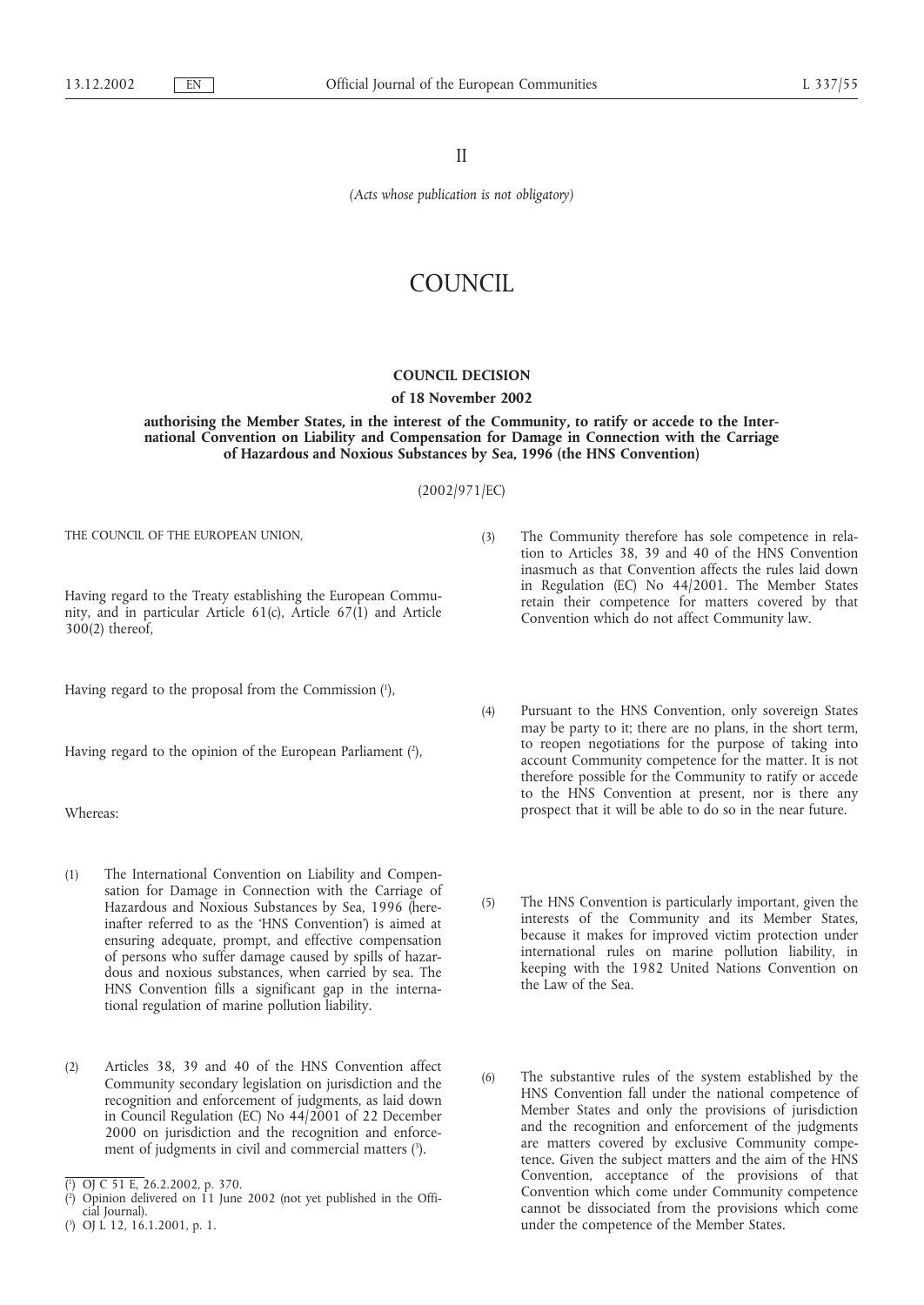- (7) The Council should therefore authorise the Member States to ratify or accede to the HNS Convention in the interest of the Community, under the conditions set out in this Decision.
- (8) Member States should finalise, within a reasonable time, their procedures for ratification of, or accession to, the HNS Convention in the interest of the Community. Member States should exchange information on the state of their ratification or accession procedures in order to prepare the deposit of their instruments of ratification of, or accession to, the Convention.
- (9) The United Kingdom and Ireland are taking part in the adoption and application of this Decision.
- (10) In accordance with Articles 1 and 2 of the Protocol on the position of Denmark annexed to the Treaty on European Union and to the Treaty establishing the European Community, Denmark is not taking part in the adoption of this Decision, and is not bound by it or subject to its application,

HAS ADOPTED THIS DECISION:

# *Article 1*

1. Without prejudice to existing European Community competence in the matter, the Council hereby authorises the Member States to ratify or accede to the HNS Convention in the interest of the Community, subject to the conditions set out in the following Articles.

2. The text of the HNS Convention is attached to this Decision.

3. In this Decision, the term 'Member State' shall mean all Member States with the exception of Denmark.

#### *Article 2*

When ratifying or acceding to the HNS Convention, Member States shall make the following declaration:

'Judgments on matters covered by the Convention shall, when given by a court of  $(1)$ ...), be recognised and enforced in  $(2)$ ...) according to the relevant internal Community rules on the subject. (\*)'

### *Article 3*

1. Member States shall take the necessary steps to deposit the instruments of ratification of, or accession to, the HNS Convention within a reasonable time with the Secretary-General of the International Maritime Organisation and, if possible, before 30 June 2006.

2. Member States shall inform the Council and the Commission, before 30 June 2004, of the prospective date of finalisation of their ratification or accession procedures.

3. Member Sates shall seek to exchange information on the state of their ratification or accession procedures.

#### *Article 4*

When ratifying or acceding to the HNS Convention, Member States shall inform the Secretary-General of the International Maritime Organisation in writing that such ratification or accession has taken place in accordance with this Decision.

#### *Article 5*

Member States shall, at the earliest opportunity, use their best endeavours to ensure that the HNS Convention is amended to allow the Community to become a contracting party to it.

Done at Brussels, 18 November 2002.

*For the Council The President* P. S. MØLLER

<sup>(</sup> 1 ) All the Member States towhich this Decision is applicable except the Member State making the declaration and Denmark.

<sup>(</sup> 2 ) Member State making the declaration.

<sup>(\*)</sup> At present, these rules are laid down in Regulation (EC) No 44/ 2001.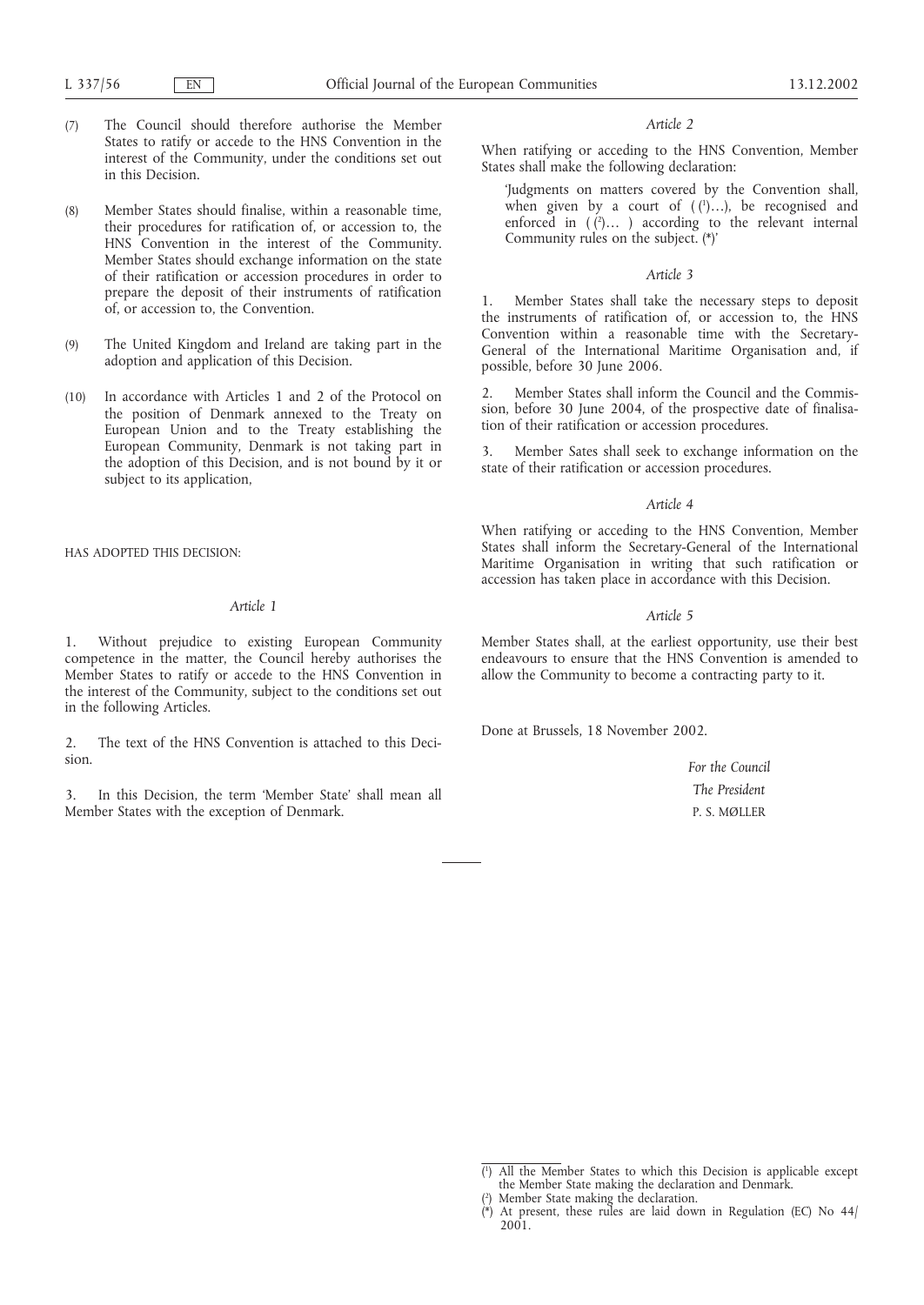### *ANNEX*

### **INTERNATIONAL CONVENTION ON LIABILITY AND COMPENSATION FOR DAMAGE IN CONNECTION WITH THE CARRIAGE OF HAZARDOUS AND NOXIOUS SUBSTANCES BY SEA, 1996 (HNS CONVENTION)**

THE STATES PARTIES TO THE PRESENT CONVENTION,

CONSCIOUS of the dangers posed by the world-wide carriage by sea of hazardous and noxious substances,

CONVINCED of the need to ensure that adequate, prompt and effective compensation is available to persons who suffer damage caused by incidents in connection with the carriage by sea of such substances,

DESIRING to adopt uniform international rules and procedures for determining questions of liability and compensation in respect of such damage,

CONSIDERING that the economic consequences of damage caused by the carriage by sea of hazardous and noxious substances should be shared by the shipping industry and the cargo interests involved,

HAVE AGREED as follows:

### CHAPTER I

### **GENERAL PROVISIONS**

### **Definitions**

### *Article 1*

For the purposes of this Convention:

- 1. 'Ship' means any seagoing vessel and seaborne craft, of any type whatsoever.
- 2. 'Person' means any individual or partnership or any public or private body, whether corporate or not, including a State or any of its constituent subdivisions.
- 3. 'Owner' means the person or persons registered as the owner of the ship or, in the absence of registration, the person or persons owning the ship. However, in the case of a ship owned by a State and operated by a company which in that State is registered as the ship's operator, 'owner' shall mean such company.
- 4. 'Receiver' means either:
	- (a) the person who physically receives contributing cargo discharged in the ports and terminals of a State Party; provided that if at the time of receipt the person who physically receives the cargo acts as an agent for another who is subject to the jurisdiction of any State Party, then the principal shall be deemed to be the receiver, if the agent discloses the principal to the HNS Fund; or
	- (b) the person in the State Party who in accordance with the national law of that State Party is deemed to be the receiver of contributing cargo discharged in the ports and terminals of a State Party, provided that the total contributing cargo received according to such national law is substantially the same as that which would have been received under (a).
- 5. 'Hazardous and noxious substances' (HNS) means:
	- (a) any substances, materials and articles carried on board a ship as cargo, referred to in (i) to (vii) below:
		- (i) oils carried in bulk listed in Appendix I to Annex I to the International Convention for the Prevention of Pollution from Ships, 1973, as modified by the Protocol of 1978 relating thereto, as amended;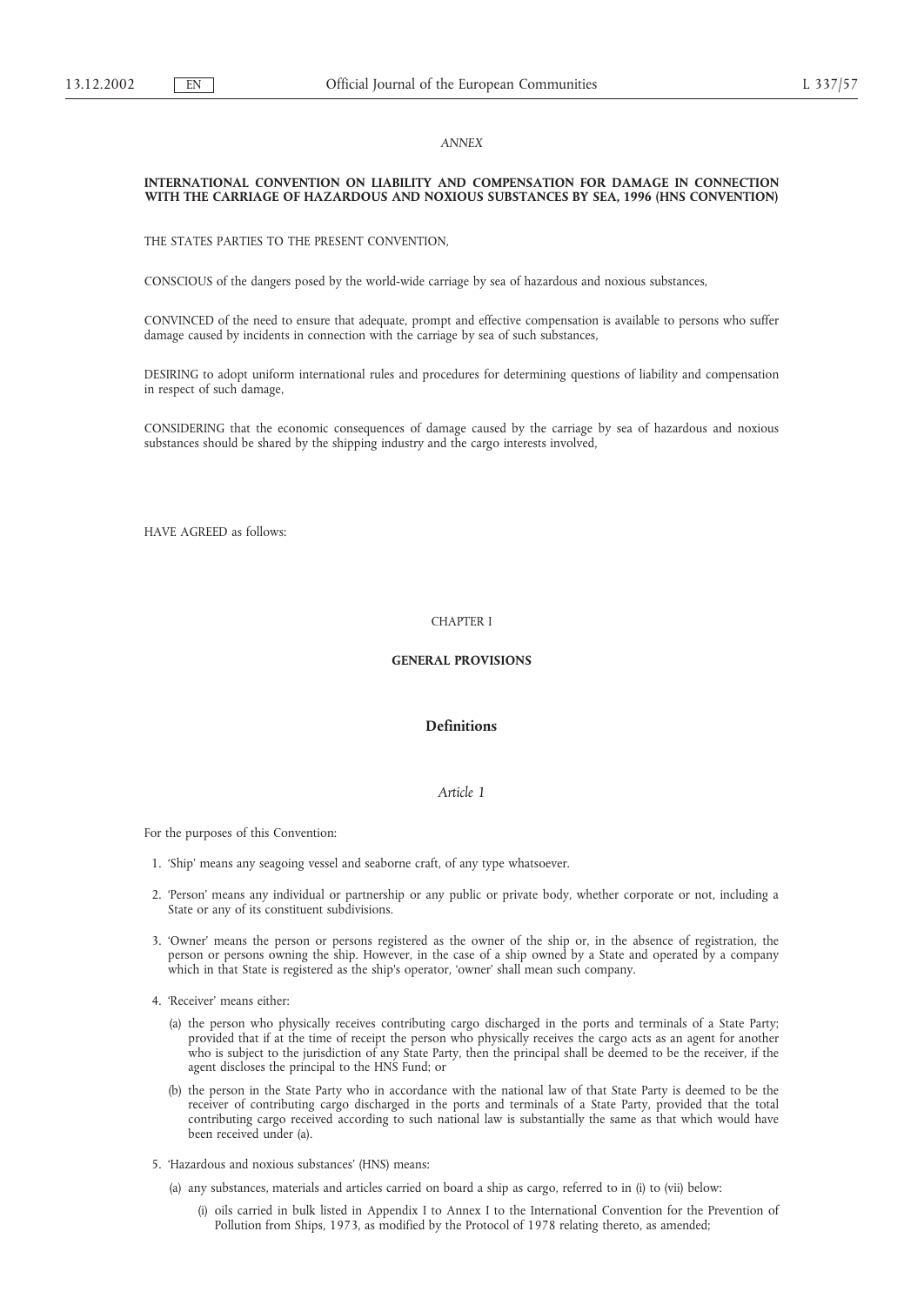- (ii) noxious liquid substances carried in bulk referred to in Appendix II to Annex II to the International Convention for the Prevention of Pollution from Ships, 1973, as modified by the Protocol of 1978 relating thereto, as amended, and those substances and mixtures provisionally categorised as falling in pollution category A, B, C or D in accordance with Regulation 3(4) of the said Annex II;
- (iii) dangerous liquid substances carried in bulk listed in Chapter 17 of the International Code for the Construction and Equipment of Ships Carrying Dangerous Chemicals in Bulk, 1983, as amended, and the dangerous products for which the preliminary suitable conditions for the carriage have been prescribed by the Administration and port administrations involved in accordance with paragraph 1.1.3 of the Code;
- (iv) dangerous, hazardous and harmful substances, materials and articles in packaged form covered by the International Maritime Dangerous Goods Code, as amended;
- (v) liquefied gases as listed in Chapter 19 of the International Code for the Construction and Equipment of Ships carrying Liquefied Gases in Bulk, 1983, as amended, and the products for which preliminary suitable conditions for the carriage have been prescribed by the Administration and port administrations involved in accordance with paragraph 1.1.6 of the Code;
- (vi) liquid substances carried in bulk with a flashpoint not exceeding 60 °C (measured by a closed cup test);
- (vii) solid bulk materials possessing chemical hazards covered by Appendix B of the Code of Safe Practice for Solid Bulk Cargoes, as amended, to the extent that these substances are also subject to the provisions of the International Maritime Dangerous Goods Code when carried in packaged form; and
- (b) residues from the previous carriage in bulk of substances referred to in (a)(i) to (iii) and (v) to (vii) above.
- 6. 'Damage' means:
	- (a) loss of life or personal injury on board or outside the ship carrying the hazardous and noxious substances caused by those substances;
	- (b) loss of or damage to property outside the ship carrying the hazardous and noxious substances caused by those substances;
	- (c) loss or damage by contamination of the environment caused by the hazardous and noxious substances, provided that compensation for impairment of the environment other than loss of profit from such impairment shall be limited to costs of reasonable measures of reinstatement actually undertaken or to be undertaken; and
	- (d) the costs of preventive measures and further loss or damage caused by preventive measures.

Where it is not reasonably possible to separate damage caused by the hazardous and noxious substances from that caused by other factors, all such damage shall be deemed to be caused by the hazardous and noxious substances except if, and to the extent that, the damage caused by other factors is damage of a type referred to in Article 4(3).

In this paragraph, 'caused by those substances' means caused by the hazardous or noxious nature of the substances.

- 7. 'Preventive measures' means any reasonable measures taken by any person after an incident has occurred to prevent or minimise damage.
- 8. 'Incident' means any occurrence or series of occurrences having the same origin, which causes damage or creates a grave and imminent threat of causing damage.
- 9. 'Carriage by sea' means the period from the time when the hazardous and noxious substances enter any part of the ship's equipment, on loading, to the time they cease to be present in any part of the ship's equipment, on discharge. If no ship's equipment is used, the period begins and ends respectively when the hazardous and noxious substances cross the ship's rail.
- 10. 'Contributing cargo' means any hazardous and noxious substances which are carried by sea as cargo to a port or terminal in the territory of a State Party and discharged in that State. Cargo in transit which is transferred directly, or through a port or terminal, from one ship to another, either wholly or in part, in the course of carriage from the port or terminal of original loading to the port or terminal of final destination shall be considered as contributing cargo only in respect of receipt at the final destination.
- 11. The 'HNS Fund' means the International Hazardous and Noxious Substances Fund established under Article 13.
- 12. 'Unit of account' means the Special Drawing Right as defined by the International Monetary Fund.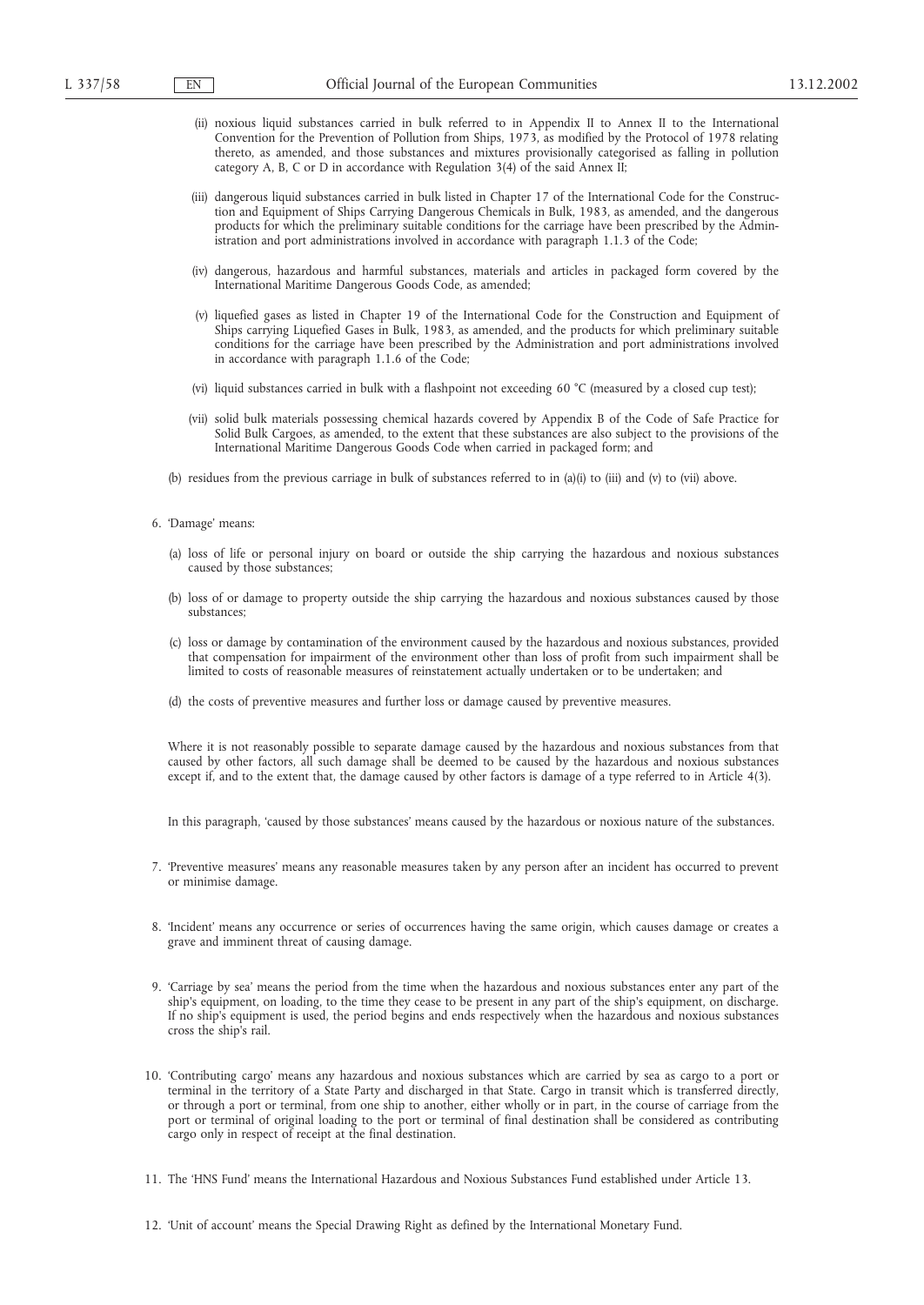- 13. 'State of the ship's registry' means in relation to a registered ship the State of registration of the ship, and in relation to an unregistered ship the State whose flag the ship is entitled to fly.
- 14. 'Terminal' means any site for the storage of hazardous and noxious substances received from waterborne transportation, including any facility situated off-shore and linked by pipeline or otherwise to such site.
- 15. 'Director' means the Director of the HNS Fund.
- 16. 'Organisation' means the International Maritime Organisation.
- 17. 'Secretary-General' means the Secretary-General of the Organisation.

#### **Annexes**

### *Article 2*

The Annexes to this Convention shall constitute an integral part of this Convention

# **Scope of application**

### *Article 3*

The Annexes to this shall apply exclusively:

- (a) to any damage caused in the territory, including the territorial sea, of a State Party;
- (b) to damage by contamination of the environment caused in the exclusive economic zone of a State Party, established in accordance with international law, or, if a State Party has not established such a zone, in an area beyond and adjacent to the territorial sea of that State determined by that State in accordance with international law and extending not more than 200 nautical miles from the baselines from which the breadth of its territorial sea is measured;
- (c) to damage, other than damage by contamination of the environment, caused outside the territory, including the territorial sea, of any State, if this damage has been caused by a substance carried on board a ship registered in a State Party or, in the case of an unregistered ship, on board a ship entitled to fly the flag of a State Party; and
- (d) to preventive measures, wherever taken.

# *Article 4*

1. This Convention shall apply to claims, other than claims arising out of any contract for the carriage of goods and passengers, for damage arising from the carriage of hazardous and noxious substances by sea.

This Convention shall not apply to the extent that its provisions are incompatible with those of the applicable law relating to workers' compensation or social security schemes.

- 3. This Convention shall not apply:
- (a) to pollution damage as defined in the International Convention on Civil Liability for Oil Pollution Damage, 1969, as amended, whether or not compensation is payable in respect of it under that Convention; and
- (b) to damage caused by a radioactive material of class 7 either in the International Maritime Dangerous Goods Code, as amended, or in appendix B of the Code of Safe Practice for Solid Bulk Cargoes, as amended.

Except as provided in paragraph 5, the provisions of this Convention shall not apply to warships, naval auxiliary or other ships owned or operated by a State and used, for the time being, only on Government non-commercial service.

5. A State Party may decide to apply this Convention to its warships or other vessels described in paragraph 4, in which case it shall notify the Secretary-General thereof specifying the terms and conditions of such application.

6. With respect to ships owned by a State Party and used for commercial purposes, each State shall be subject to suit in the jurisdictions set forth in Article 38 and shall waive all defences based on its status as a sovereign State.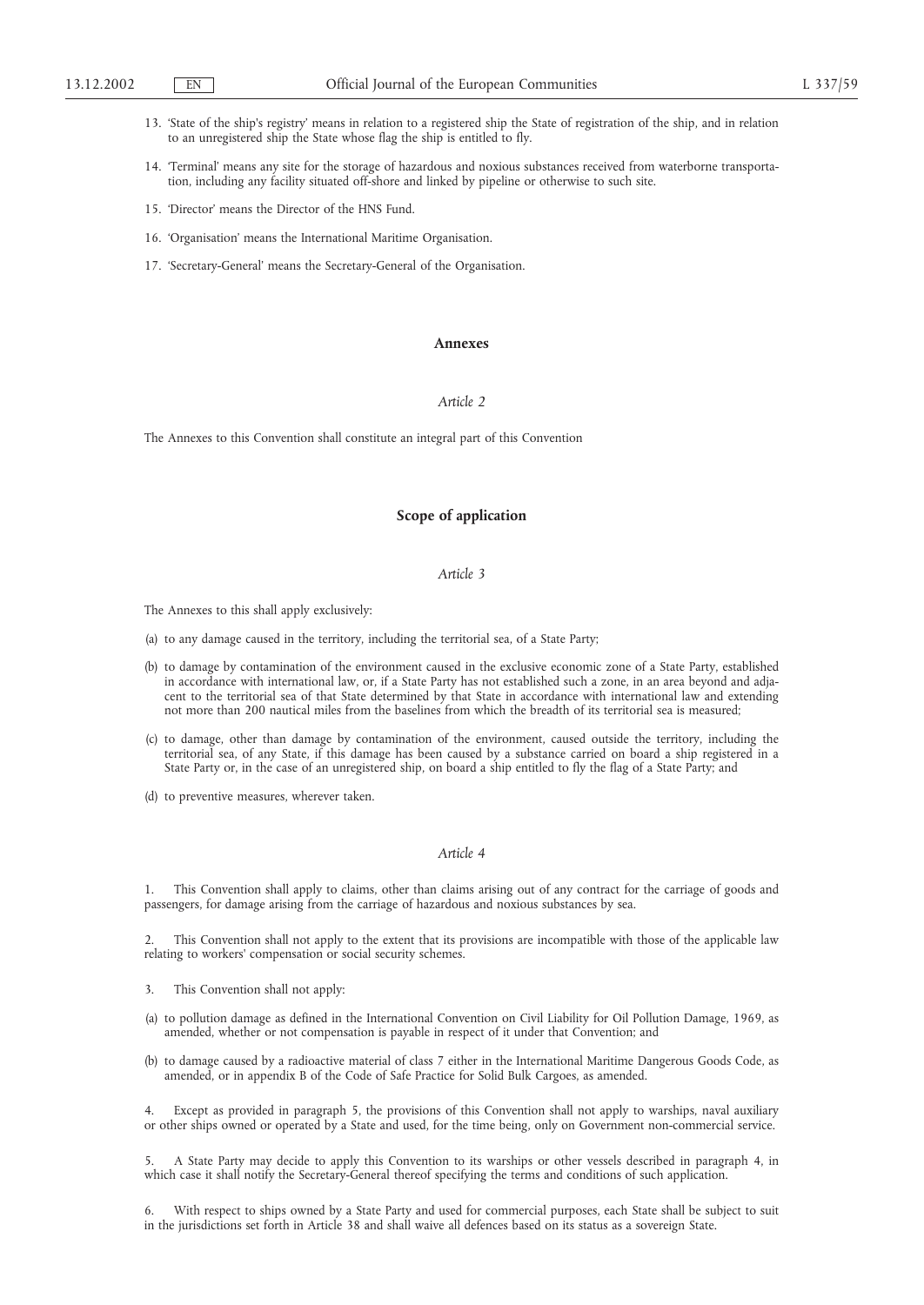#### *Article 5*

1. A State may, at the time of ratification, acceptance, approval of, or accession to, this Convention, or any time thereafter, declare that this Convention does not apply to ships:

(a) which do not exceed 200 gross tonnage; and

(b) which carry hazardous and noxious substances only in packaged form; and

(c) while they are engaged on voyages between ports or facilities of that State.

2. Where two neighbouring States agree that this Convention does not apply also to ships which are covered by paragraph 1(a) and (b) while engaged on voyages between ports or facilities of those States, the States concerned may declare that the exclusion from the application of this Convention declared under paragraph 1 covers also ships referred to in this paragraph.

3. Any State which has made the declaration under paragraph 1 or 2 may withdraw such declaration at any time.

4. A declaration made under paragraph 1 or 2, and the withdrawal of the declaration made under paragraph 3, shall be deposited with the Secretary-General who shall, after the entry into force of this communicate it to the Director.

5. Where a State has made a declaration under paragraph 1 or 2 and has not withdrawn it, hazardous and noxious substances carried on board ships covered by that paragraph shall not be considered to be contributing cargo for the purpose of application of Articles 18, 20, Article 21(5) and Article 43.

The HNS Fund is not liable to pay compensation for damage caused by substances carried by a ship to which the Convention does not apply pursuant to a declaration made under paragraph 1 or 2, to the extent that:

(a) the damage as defined in Article 1, paragraph 6(a), (b) or (c) was caused in:

- (i) the territory, including the territorial sea, of the State which has made the declaration, or in the case of neighbouring States which have made a declaration under paragraph 2, of either of them; or
- (ii) the exclusive economic zone, or area mentioned in Article 3(b), of the State or States referred to in (i);

(b) the damage includes measures taken to prevent or minimise such damage.

### **Duties of State Parties**

# *Article 6*

Each State Party shall ensure that any obligation arising under this is fulfilled and shall take appropriate measures under its law including the imposing of sanctions as it may deem necessary, with a view to the effective execution of any such obligation.

#### CHAPTER II

### **LIABILITY**

### **Liability of the owner**

### *Article 7*

Except as provided in paragraphs 2 and 3, the owner at the time of an incident shall be liable for damage caused by any hazardous and noxious substances in connection with their carriage by sea on board the ship, provided that if an incident consists of a series of occurrences having the same origin the liability shall attach to the owner at the time of the first of such occurrences.

- 2. No liability shall attach to the owner if the owner proves that:
- (a) the damage resulted from an act of war, hostilities, civil war, insurrection or a natural phenomenon of an exceptional, inevitable and irresistible character; or
- (b) the damage was wholly caused by an act or omission done with the intent to cause damage by a third party; or
- (c) the damage was wholly caused by the negligence or other wrongful act of any Government or other authority responsible for the maintenance of lights or other navigational aids in the exercise of that function; or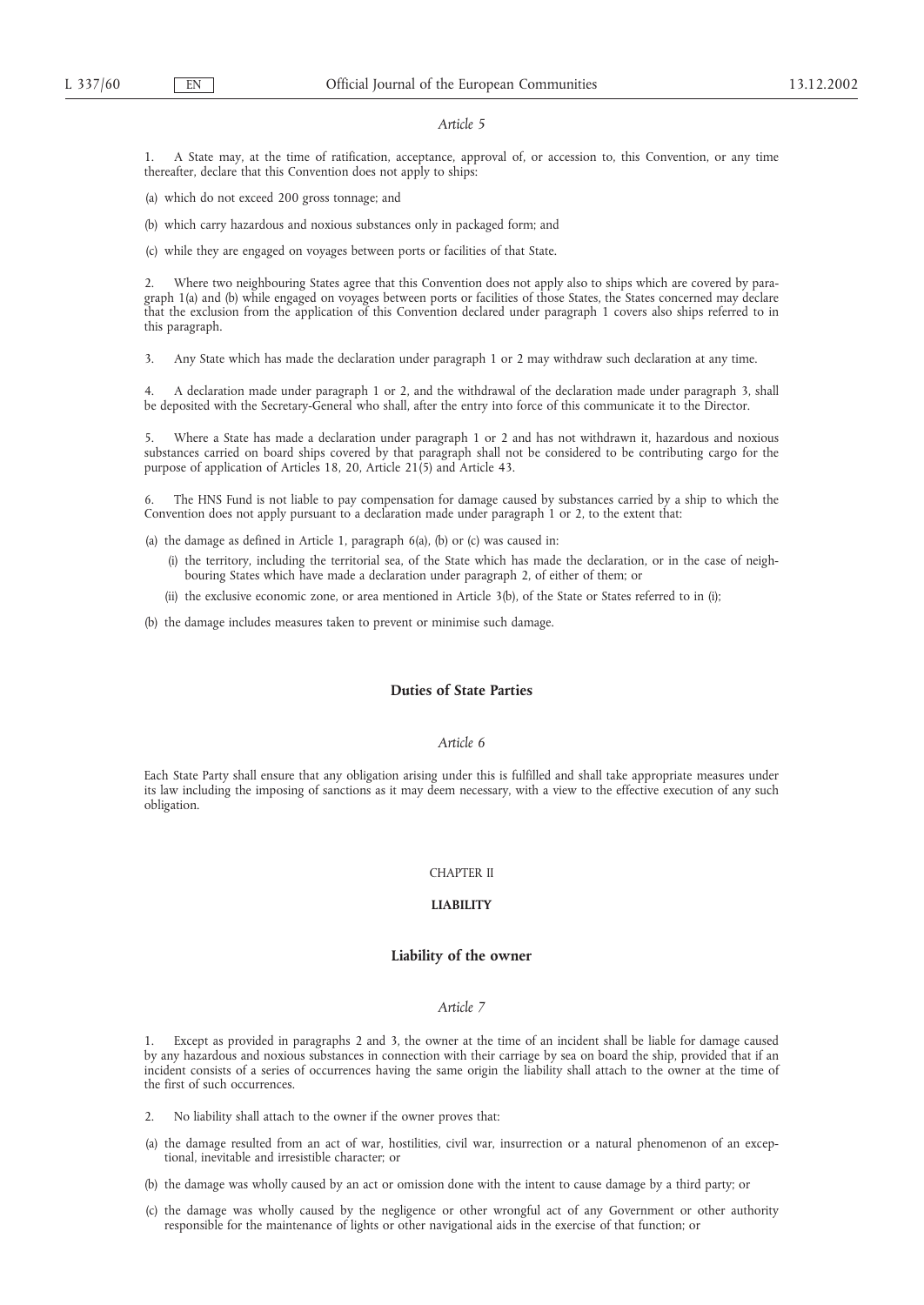- (d) the failure of the shipper or any other person to furnish information concerning the hazardous and noxious nature of the substances shipped either
	- (i) has caused the damage, wholly or partly; or
	- (ii) has led the owner not to obtain insurance in accordance with Article 12;

provided that neither the owner nor its servants or agents knew or ought reasonably to have known of the hazardous and noxious nature of the substances shipped.

3. If the owner proves that the damage resulted wholly or partly either from an act or omission done with intent to cause damage by the person who suffered the damage or from the negligence of that person, the owner may be exonerated wholly or partially from liability to such person.

4. No claim for compensation for damage shall be made against the owner otherwise than in accordance with this.

5. Subject to paragraph 6, no claim for compensation for damage under this Convention or otherwise may be made against:

- (a) the servants or agents of the owner or the members of the crew;
- (b) the pilot or any other person who, without being a member of the crew, performs services for the ship;
- (c) any charterer (howsoever described, including a bareboat charterer), manager or operator of the ship;
- (d) any person performing salvage operations with the consent of the owner or on the instructions of a competent public authority;
- (e) any person taking preventive measures; and
- (f) the servants or agents of persons mentioned in (c), (d) and (e);

unless the damage resulted from their personal act or omission, committed with the intent to cause such damage, or recklessly and with knowledge that such damage would probably result.

6. Nothing in this Convention shall prejudice any existing right of recourse of the owner against any third party, including, but not limited to, the shipper or the receiver of the substance causing the damage, or the persons indicated in paragraph 5.

### **Incidents involving two or more ships**

### *Article 8*

1. Whenever damage has resulted from an incident involving two or more ships each of which is carrying hazardous and noxious substances, each owner, unless exonerated under Article 7, shall be liable for the damage. The owners shall be jointly and severally liable for all such damage which is not reasonably separable.

2. However, owners shall be entitled to the limits of liability applicable to each of them under Article 9.

3. Nothing in this Article shall prejudice any right of recourse of an owner against any other owner.

### **Limitation of liability**

# *Article 9*

1. The owner of a ship shall be entitled to limit liability under this Convention in respect of any one incident to an aggregate amount calculated as follows:

(a) 10 million units of account for a ship not exceeding 2 000 units of tonnage; and

(b) for a ship with a tonnage in excess thereof, the following amount in addition to that mentioned in (a):

- for each unit of tonnage from 2 001 to 50 000 units of tonnage, 1 500 units of account;
- for each unit of tonnage in excess of 50 000 units of tonnage, 360 units of account;

provided, however, that this aggregate amount shall not in any event exceed 100 million units of account.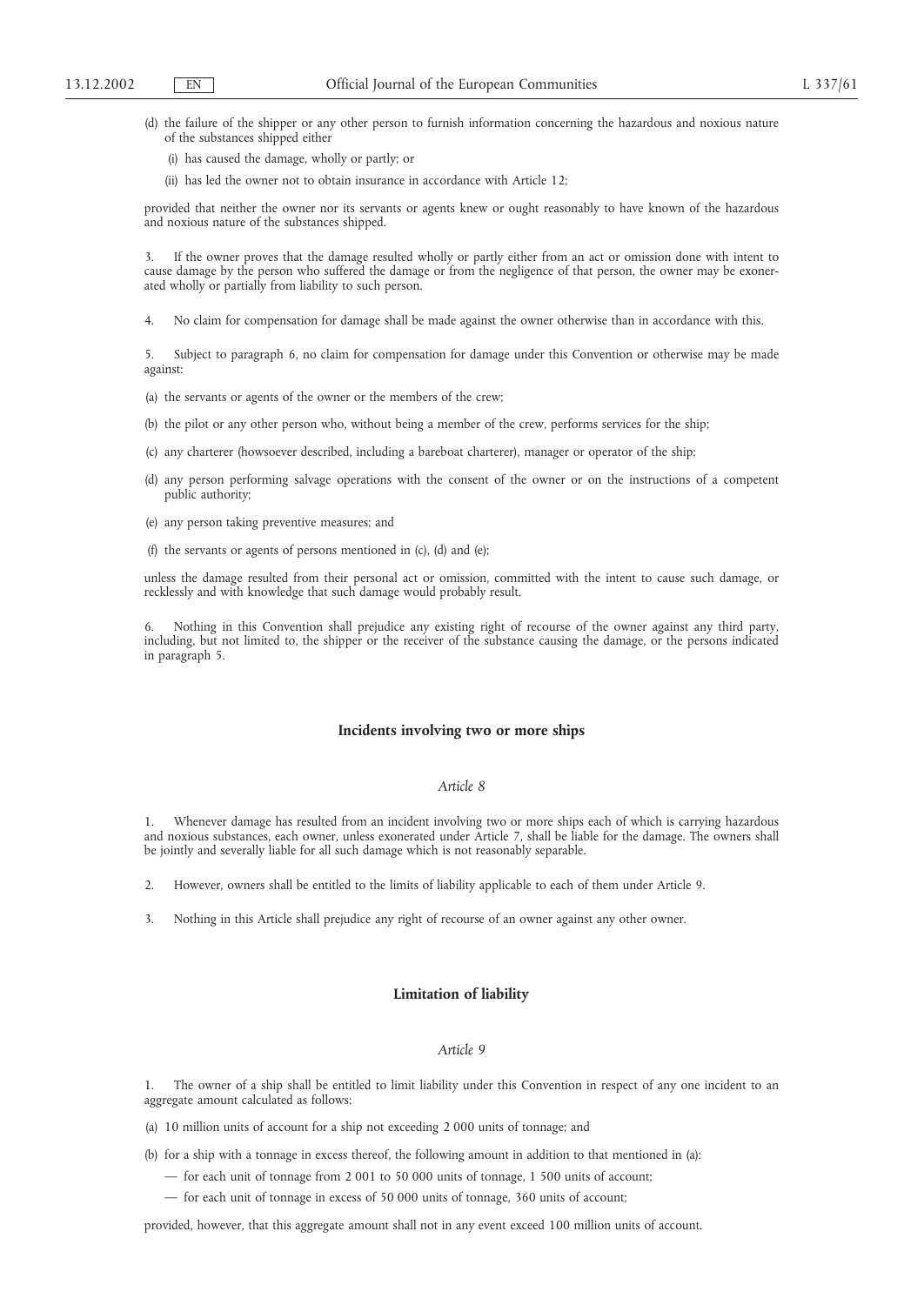2. The owner shall not be entitled to limit liability under this Convention if it is proved that the damage resulted from the personal act or omission of the owner, committed with the intent to cause such damage, or recklessly and with knowledge that such damage would probably result.

3. The owner shall, for the purpose of benefitting from the limitation provided for in paragraph 1, constitute a fund for the total sum representing the limit of liability established in accordance with paragraph 1 with the court or other competent authority of any one of the States Parties in which action is brought under Article 38 or, if no action is brought, with any court or other competent authority in any one of the States Parties in which an action can be brought under Article 38. The fund can be constituted either by depositing the sum or by producing a bank guarantee or other guarantee, acceptable under the law of the State Party where the fund is constituted, and considered to be adequate by the court or other competent authority.

4. Subject to the provisions of Article 11, the fund shall be distributed among the claimants in proportion to the amounts of their established claims.

5. If before the fund is distributed the owner or any of the servants or agents of the owner or any person providing to the owner insurance or other financial security has as a result of the incident in question, paid compensation for damage, such person shall, up to the amount that person has paid, acquire by subrogation the rights which the person so compensated would have enjoyed under this Convention.

6. The right of subrogation provided for in paragraph 5 may also be exercised by a person other than those mentioned therein in respect of any amount of compensation for damage which such person may have paid but only to the extent that such subrogation is permitted under the applicable national law.

7. Where owners or other persons establish that they may be compelled to pay at a later date in whole or in part any such amount of compensation, with regard to which the right of subrogation would have been enjoyed under paragraphs 5 or 6 had the compensation been paid before the fund was distributed, the court or other competent authority of the State where the fund has been constituted may order that a sufficient sum shall be provisionally set aside to enable such person at such later date to enforce the claim against the fund.

8. Claims in respect of expenses reasonably incurred or sacrifices reasonably made by the owner voluntarily to prevent or minimise damage shall rank equally with other claims against the fund.

- 9. (a) The amounts mentioned in paragraph 1 shall be converted into national currency on the basis of the value of that currency by reference to the Special Drawing Right on the date of the constitution of the fund referred to in paragraph 3. The value of the national currency, in terms of the Special Drawing Right, of a State Party which is a member of the International Monetary Fund, shall be calculated in accordance with the method of valuation applied by the International Monetary Fund in effect on the date in question for its operations and transactions. The value of the national currency, in terms of the Special Drawing Right, of a State Party which is not a member of the International Monetary Fund, shall be calculated in a manner determined by that State.
	- (b) Nevertheless, a State Party which is not a member of the International Monetary Fund and whose law does not permit the application of the provisions of paragraph 9(a) may, at the time of ratification, acceptance, approval of or accession to this Convention or at any time thereafter, declare that the unit of account referred to in paragraph 9(a) shall be equal to 15 gold francs. The gold franc referred to in this paragraph corresponds to sixty-fiveand-a-half milligrammes of gold of millesimal fineness nine hundred. The conversion of the gold franc into the national currency shall be made according to the law of the State concerned.
	- (c) The calculation mentioned in the last sentence of paragraph 9(a) and the conversion mentioned in paragraph 9(b) shall be made in such manner as to express in the national currency of the State Party as far as possible the same real value for the amounts in paragraph 1 as would result from the application of the first two sentences of paragraph 9(a). States Parties shall communicate to the Secretary-General the manner of calculation pursuant to paragraph 9(a), or the result of the conversion in paragraph 9(b) as the case may be, when depositing an instrument of ratification, acceptance, approval of or accession to this Convention and whenever there is a change in either.

10. For the purpose of this Article the ship's tonnage shall be the gross tonnage calculated in accordance with the tonnage measurement regulations contained in Annex I of the International Convention on Tonnage Measurement of Ships, 1969.

11. The insurer or other person providing financial security shall be entitled to constitute a fund in accordance with this Article on the same conditions and having the same effect as if it were constituted by the owner. Such a fund may be constituted even if, under the provisions of paragraph 2, the owner is not entitled to limitation of liability, but its constitution shall in that case not prejudice the rights of any claimant against the owner.

### *Article 10*

1. Where the owner, after an incident, has constituted a fund in accordance with Article 9 and is entitled to limit liability:

(a) no person having a claim for damage arising out of that incident shall be entitled to exercise any right against any other assets of the owner in respect of such claim; and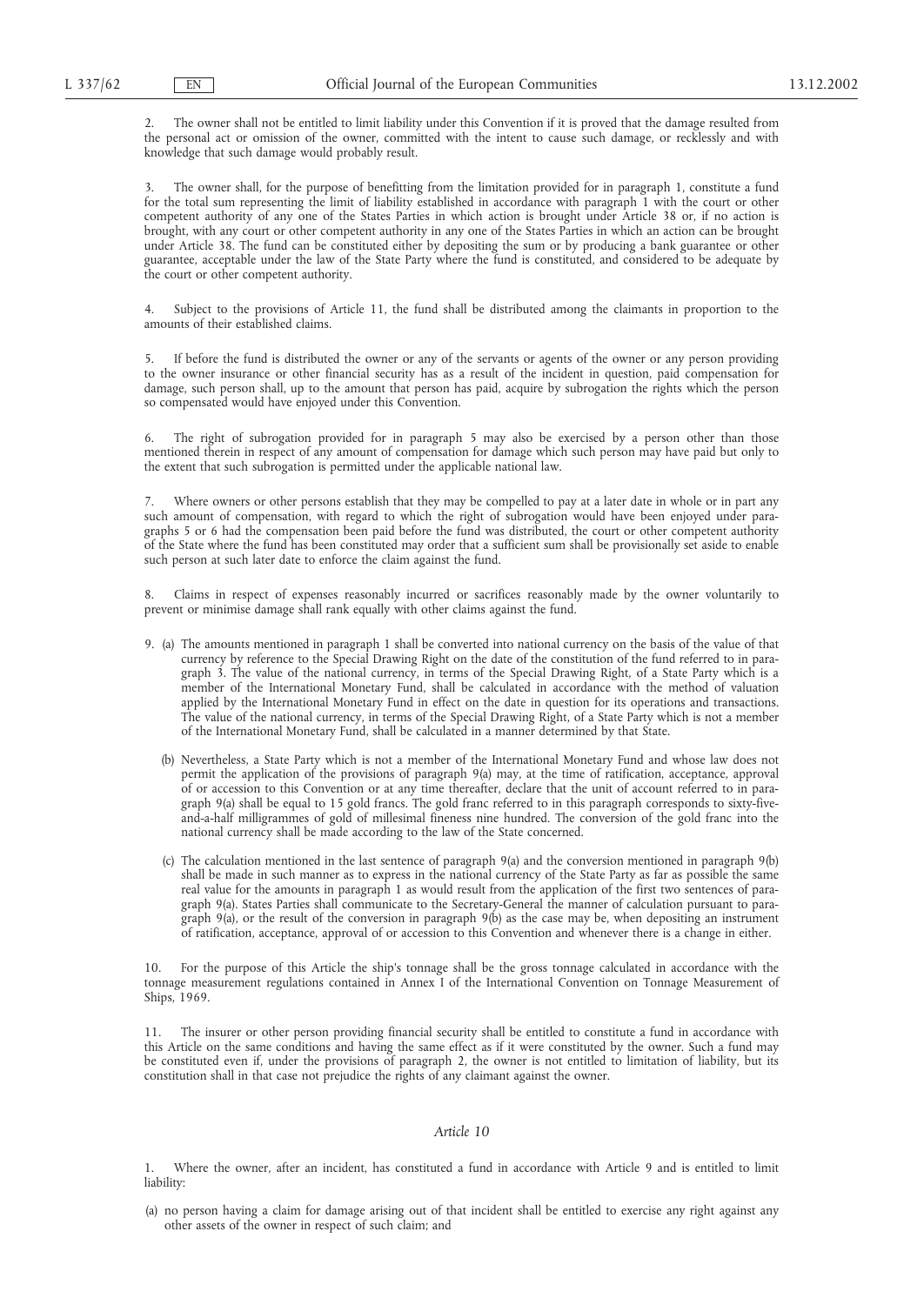(b) the court or other competent authority of any State Party shall order the release of any ship or other property belonging to the owner which has been arrested in respect of a claim for damage arising out of that incident, and shall similarly release any bail or other security furnished to avoid such arrest.

2. The foregoing shall, however, only apply if the claimant has access to the court administering the fund and the fund is actually available in respect of the claim.

### **Death and injury**

### *Article 11*

Claims in respect of death or personal injury have priority over other claims save to the extent that the aggregate of such claims exceeds two-thirds of the total amount established in accordance with Article 9(1).

### **Compulsory insurance of the owner**

#### *Article 12*

1. The owner of a ship registered in a State Party and actually carrying hazardous and noxious substances shall be required to maintain insurance or other financial security, such as the guarantee of a bank or similar financial institution, in the sums fixed by applying the limits of liability prescribed in Article 9(1), to cover liability for damage under this Convention.

2. A compulsory insurance certificate attesting that insurance or other financial security is in force in accordance with the provisions of this Convention shall be issued to each ship after the appropriate authority of a State Party has determined that the requirements of paragraph 1 have been complied with. With respect to a ship registered in a State Party such compulsory insurance certificate shall be issued or certified by the appropriate authority of the State of the ship's registry; with respect to a ship not registered in a State Party it may be issued or certified by the appropriate authority of any State Party. This compulsory insurance certificate shall be in the form of the model set out in Annex I and shall contain the following particulars:

- (a) name of the ship, distinctive number or letters and port of registry;
- (b) name and principal place of business of the owner;
- (c) IMO ship identification number;
- (d) type and duration of security;
- (e) name and principal place of business of insurer or other person giving security and, where appropriate, place of business where the insurance or security is established; and
- (f) period of validity of certificate, which shall not be longer than the period of validity of the insurance or other security.

3. The compulsory insurance certificate shall be in the official language or languages of the issuing State. If the language used is neither English, nor French nor Spanish, the text shall include a translation into one of these languages.

4. The compulsory insurance certificate shall be carried on board the ship and a copy shall be deposited with the authorities who keep the record of the ship's registry or, if the ship is not registered in a State Party, with the authority of the State issuing or certifying the certificate.

5. An insurance or other financial security shall not satisfy the requirements of this Article if it can cease, for reasons other than the expiry of the period of validity of the insurance or security specified in the certificate under paragraph 2, before three months have elapsed from the date on which notice of its termination is given to the authorities referred to in paragraph 4, unless the compulsory insurance certificate has been issued within the said period. The foregoing provisions shall similarly apply to any modification which results in the insurance or security no longer satisfying the requirements of this Article.

6. The State of the ship's registry shall, subject to the provisions of this Article, determine the conditions of issue and validity of the compulsory insurance certificate.

7. Compulsory insurance certificates issued or certified under the authority of a State Party in accordance with paragraph 2 shall be accepted by other States Parties for the purposes of this Convention and shall be regarded by other States Parties as having the same force as compulsory insurance certificates issued or certified by them even if issued or certified in respect of a ship not registered in a State Party. A State Party may at any time request consultation with the issuing or certifying State should it believe that the insurer or guarantor named in the compulsory insurance certificate is not financially capable of meeting the obligations imposed by this Convention.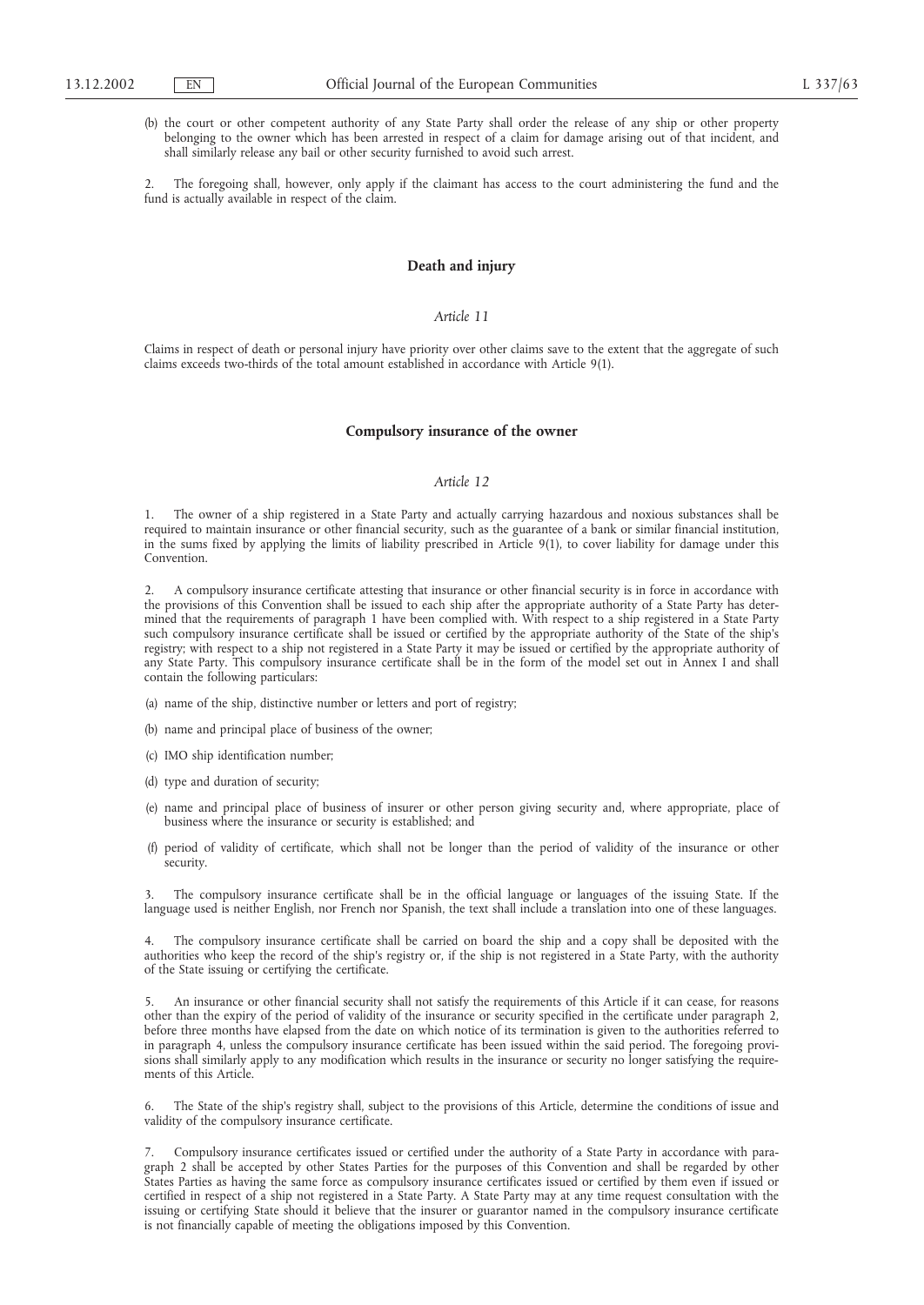Any claim for compensation for damage may be brought directly against the insurer or other person providing financial security for the owner's liability for damage. In such case the defendant may, even if the owner is not entitled to limitation of liability, benefit from the limit of liability prescribed in accordance with paragraph 1. The defendant may further invoke the defences (other than the bankruptcy or winding up of the owner) which the owner would have been entitled to invoke. Furthermore, the defendant may invoke the defence that the damage resulted from the wilful misconduct of the owner, but the defendant shall not invoke any other defence which the defendant might have been entitled to invoke in proceedings brought by the owner against the defendant. The defendant shall in any event have the right to require the owner to be joined in the proceedings.

9. Any sums provided by insurance or by other financial security maintained in accordance with paragraph 1 shall be available exclusively for the satisfaction of claims under this Convention.

10. A State Party shall not permit a ship under its flag to which this Article applies to trade unless a certificate has been issued under paragraph 2 or 12.

Subject to the provisions of this Article, each State Party shall ensure, under its national law, that insurance or other security in the sums specified in paragraph 1 is in force in respect of any ship, wherever registered, entering or leaving a port in its territory, or arriving at or leaving an offshore facility in its territorial sea.

12. If insurance or other financial security is not maintained in respect of a ship owned by a State Party, the provisions of this Article relating thereto shall not be applicable to such ship, but the ship shall carry a compulsory insurance certificate issued by the appropriate authorities of the State of the ship's registry stating that the ship is owned by that State and that the ship's liability is covered within the limit prescribed in accordance with paragraph 1. Such a compulsory insurance certificate shall follow as closely as possible the model prescribed by paragraph 2.

#### CHAPTER III

### **COMPENSATION BY THE INTERNATIONAL HAZARDOUS AND NOXIOUS SUBSTANCES FUND (HNS FUND)**

### **Establishment of the HNS Fund**

### *Article 13*

1. The International Hazardous and Noxious Substances Fund (HNS Fund) is hereby established with the following aims:

- (a) to provide compensation for damage in connection with the carriage of hazardous and noxious substances by sea, to the extent that the protection afforded by Chapter II is inadequate or not available; and
- (b) to give effect to the related tasks set out in Article 15.

2. The HNS Fund shall in each State Party be recognised as a legal person capable under the laws of that State of assuming rights and obligations and of being a party in legal proceedings before the courts of that State. Each State Party shall recognise the Director as the legal representative of the HNS Fund.

#### **Compensation**

### *Article 14*

1. For the purpose of fulfilling its function under Article 13(1)(a), the HNS Fund shall pay compensation to any person suffering damage if such person has been unable to obtain full and adequate compensation for the damage under the terms of Chapter II:

- (a) because no liability for the damage arises under Chapter II;
- (b) because the owner liable for the damage under Chapter II is financially incapable of meeting the obligations under this Convention in full and any financial security that may be provided under Chapter II does not cover or is insufficient to satisfy the claims for compensation for damage; an owner being treated as financially incapable of meeting these obligations and a financial security being treated as insufficient if the person suffering the damage has been unable to obtain full satisfaction of the amount of compensation due under Chapter II after having taken all reasonable steps to pursue the available legal remedies;

(c) because the damage exceeds the owner's liability under the terms of Chapter II.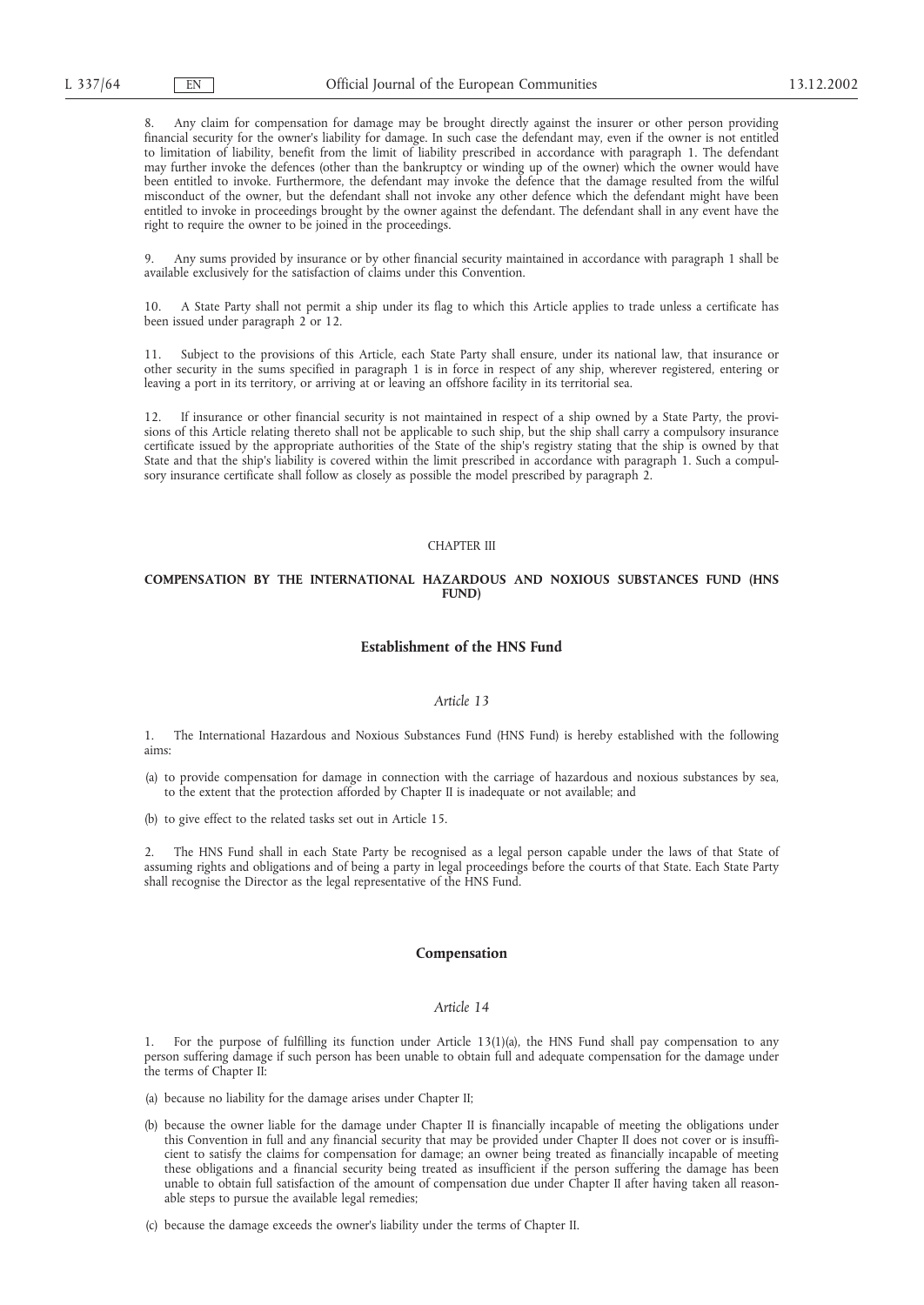2. Expenses reasonably incurred or sacrifices reasonably made by the owner voluntarily to prevent or minimise damage shall be treated as damage for the purposes of this Article.

- The HNS Fund shall incur no obligation under the preceding paragraphs if:
- (a) it proves that the damage resulted from an act of war, hostilities, civil war or insurrection or was caused by hazardous and noxious substances which had escaped or been discharged from a warship or other ship owned or operated by a State and used, at the time of the incident, only on Government non-commercial service; or
- (b) the claimant cannot prove that there is a reasonable probability that the damage resulted from an incident involving one or more ships.

4. If the HNS Fund proves that the damage resulted wholly or partly either from an act or omission done with intent to cause damage by the person who suffered the damage or from the negligence of that person, the HNS Fund may be exonerated wholly or partially from its obligation to pay compensation to such person. The HNS Fund shall in any event be exonerated to the extent that the owner may have been exonerated under Article 7(3). However, there shall be no such exoneration of the HNS Fund with regard to preventive measures.

- 5. (a) Except as otherwise provided in subparagraph (b), the aggregate amount of compensation payable by the HNS Fund under this Article shall in respect of any one incident be limited, so that the total sum of that amount and any amount of compensation actually paid under Chapter II for damage within the scope of application of this Convention as defined in Article 3 shall not exceed 250 million units of account.
	- (b) The aggregate amount of compensation payable by the HNS Fund under this Article for damage resulting from a natural phenomenon of an exceptional, inevitable and irresistible character shall not exceed 250 million units of account.
	- (c) Interest accrued on a fund constituted in accordance with Article 9(3), if any, shall not be taken into account for the computation of the maximum compensation payable by the HNS Fund under this Article.
	- (d) The amounts mentioned in this Article shall be converted into national currency on the basis of the value of that currency with reference to the Special Drawing Right on the date of the decision of the Assembly of the HNS Fund as to the first date of payment of compensation.

6. Where the amount of established claims against the HNS Fund exceeds the aggregate amount of compensation payable under paragraph 5, the amount available shall be distributed in such a manner that the proportion between any established claim and the amount of compensation actually recovered by the claimant under this Convention shall be the same for all claimants. Claims in respect of death or personal injury shall have priority over other claims, however, save to the extent that the aggregate of such claims exceeds two-thirds of the total amount established in accordance with paragraph 5.

The Assembly of the HNS Fund may decide that, in exceptional cases, compensation in accordance with this Convention can be paid even if the owner has not constituted a fund in accordance with Chapter II. In such cases paragraph 5(d) applies accordingly.

# **Related tasks of the HNS Fund**

# *Article 15*

For the purpose of fulfilling its function under Article 13(1)(a), the HNS Fund shall have the following tasks:

- (a) to consider claims made against the HNS Fund;
- (b) to prepare an estimate in the form of a budget for each calendar year of: Expenditure:
	- (i) costs and expenses of the administration of the Fund in the relevant year and any deficit from operations in the preceding years; and
	- (ii) payments tobe made by the HNS Fund in the relevant year;

Income:

- (iii) surplus funds from operations in preceding years, including any interest;
- (iv) initial contributions to be paid in the course of the year;
- (v) annual contributions if required to balance the budget; and
- (vi) any other income;
- (c) to use at the request of a State Party its good offices as necessary to assist that State to secure promptly such personnel, material and services as are necessary to enable the State to take measures to prevent or mitigate damage arising from an incident in respect of which the HNS Fund may be called upon to pay compensation under this Convention; and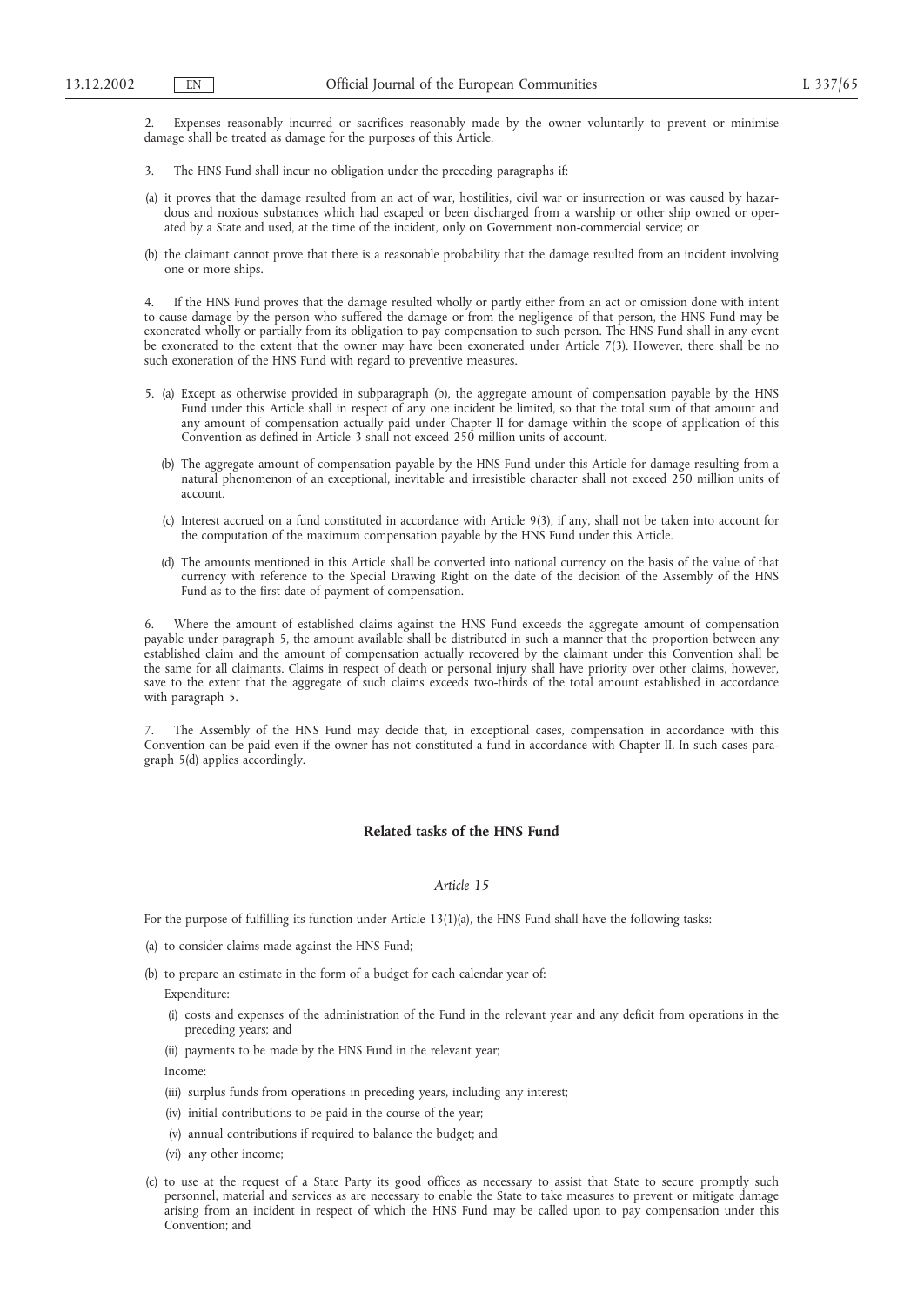(d) to provide, on conditions laid down in the internal regulations, credit facilities with a view to the taking of preventive measures against damage arising from a particular incident in respect of which the HNS Fund may be called upon to pay compensation under this Convention.

#### **General provisions on contributions**

### *Article 16*

- 1. The HNS Fund shall have a general account, which shall be divided into sectors.
- 2. The HNS Fund shall, subject to Article 19(3) and (4), also have separate accounts in respect of:
- (a) oil as defined in Article  $1(5)(a)(i)$  (oil account);
- (b) liquefied natural gases of light hydrocarbons with methane as the main constituent (LNG) (LNG account); and
- (c) liquefied petroleum gases of light hydrocarbons with propane and butane as the main constituents (LPG) (LPG account).
- 3. There shall be initial contributions and, as required, annual contributions to the HNS Fund.

4. Contributions to the HNS Fund shall be made into the general account in accordance with Article 18, to separate accounts in accordance with Article 19 and to either the general account or separate accounts in accordance with Article 20 or Article 21(5). Subject to Article 19(6), the general account shall be available to compensate damage caused by hazardous and noxious substances covered by that account, and a separate account shall be available to compensate damage caused by a hazardous and noxious substance covered by that account.

5. For the purposes of Article 18, Article 19(1)(a)(i) and (ii) and (1)(c), Article 20 and Article 21(5), where the quantity of a given type of contributing cargo received in the territory of a State Party by any person in a calendar year when aggregated with the quantities of the same type of cargo received in the same State Party in that year by any associated person or persons exceeds the limit specified in the respective subparagraphs, such a person shall pay contributions in respect of the actual quantity received by that person notwithstanding that that quantity did not exceed the respective limit.

6. 'Associated person' means any subsidiary or commonly controlled entity. The question whether a person comes within this definition shall be determined by the national law of the State concerned.

### **General provisions on annual contributions**

# *Article 17*

1. Annual contributions to the general account and to each separate account shall be levied only as required to make payments by the account in question.

2. Annual contributions payable pursuant to Articles 18, 19 and Article 21(5) shall be determined by the Assembly and shall be calculated in accordance with those Articles on the basis of the units of contributing cargo received or, in respect of cargoes referred to in Article 19(1)(b), discharged during the preceding calendar year or such other year as the Assembly may decide.

3. The Assembly shall decide the total amount of annual contributions to be levied to the general account and to each separate account. Following that decision the Director shall, in respect of each State Party, calculate for each person liable to pay contributions in accordance with Article 18, Article 19(1) and Article 21(5), the amount of that person's annual contribution to each account, on the basis of a fixed sum for each unit of contributing cargo reported in respect of the person during the preceding calendar year or such other year as the Assembly may decide. For the general account, the abovementioned fixed sum per unit of contributing cargo for each sector shall be calculated pursuant to the regulations contained in Annex II to this Convention. For each separate account, the fixed sum per unit of contributing cargo referred to above shall be calculated by dividing the total annual contribution to be levied to that account by the total quantity of cargo contributing to that account.

4. The Assembly may also levy annual contributions for administrative costs and decide on the distribution of such costs between the sectors of the general account and the separate accounts.

5. The Assembly shall also decide on the distribution between the relevant accounts and sectors of amounts paid in compensation for damage caused by two or more substances which fall within different accounts or sectors, on the basis of an estimate of the extent to which each of the substances involved contributed to the damage.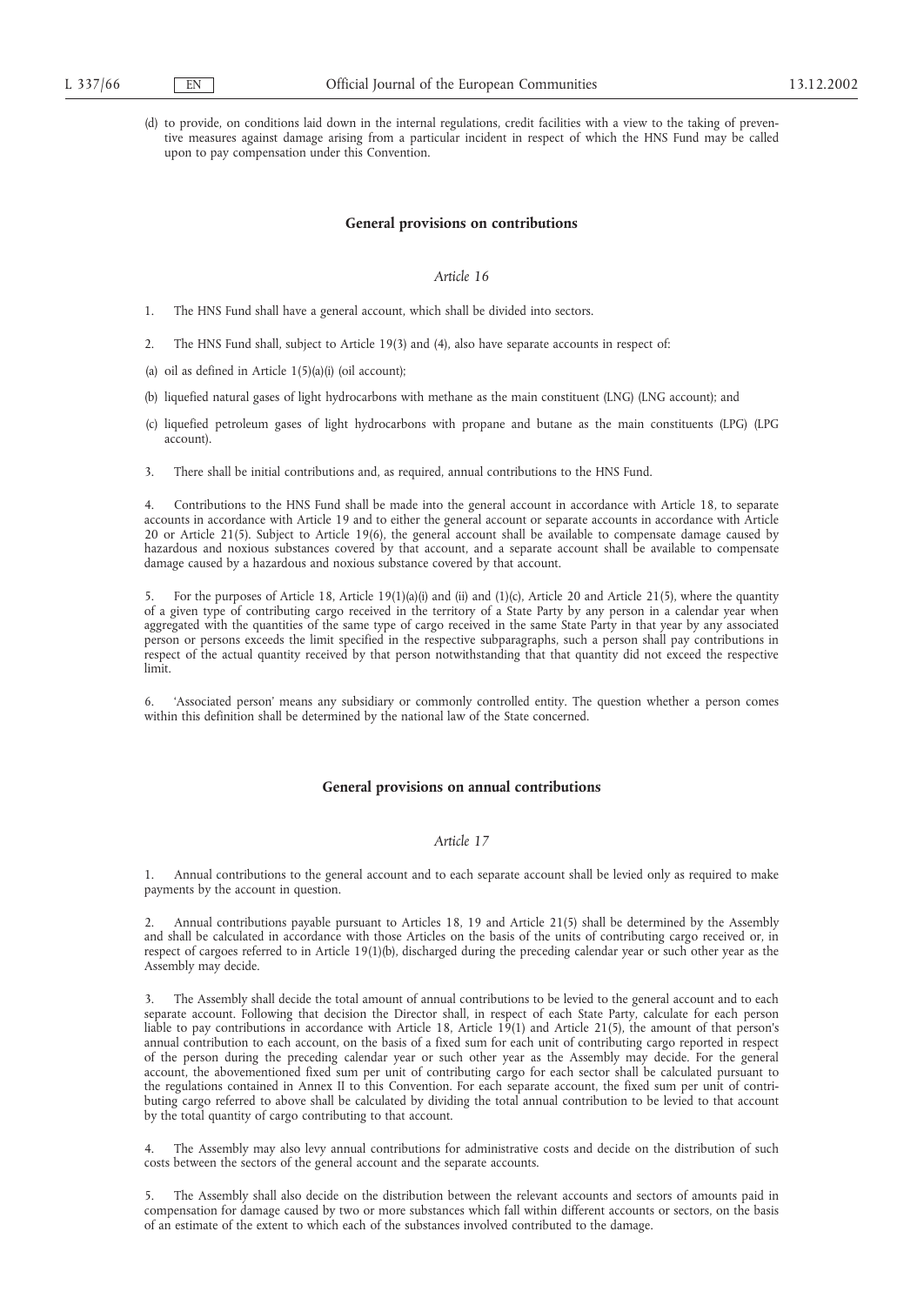### **Annual contributions to the general account**

#### *Article 18*

1. Subject to Article 16(5), annual contributions to the general account shall be made in respect of each State Party by any person who was the receiver in that State in the preceding calendar year, or such other year as the Assembly may decide, of aggregate quantities exceeding 20 000 tonnes of contributing cargo, other than substances referred to in Article 19(1), which fall within the following sectors:

- (a) solid bulk materials referred to in Article 1(5)(a)(vii);
- (b) substances referred to in paragraph 2; and
- (c) other substances.

2. Annual contributions shall also be payable to the general account by persons who would have been liable to pay contributions to a separate account in accordance with Article 19(1) had its operation not been postponed or suspended in accordance with Article 19. Each separate account the operation of which has been postponed or suspended under Article 19 shall form a separate sector within the general account.

#### **Annual contributions to separate accounts**

#### *Article 19*

- 1. Subject to Article 16(5), annual contributions to separate accounts shall be made in respect of each State Party:
- (a) in the case of the oil account,
	- (i) by any person who has received in that State in the preceding calendar year, or such other year as the Assembly may decide, total quantities exceeding 150 000 tonnes of contributing oil as defined in Article 1(3) of the International Convention on the Establishment of an International Fund for Compensation for Oil Pollution Damage, 1971, as amended, and who is or would be liable to pay contributions to the International Oil Pollution Compensation Fund in accordance with Article 10 of that Convention; and
	- (ii) by any person who was the receiver in that State in the preceding calendar year, or such other year as the Assembly may decide, of total quantities exceeding 20 000 tonnes of other oils carried in bulk listed in Appendix I to Annex I to the International Convention for the Prevention of Pollution from Ships, 1973, as modified by the Protocol of 1978 relating thereto, as amended;
- (b) in the case of the LNG account, by any person who in the preceding calendar year, or such other year as the Assembly may decide, immediately prior to its discharge, held title to an LNG cargo discharged in a port or terminal of that State;
- (c) in the case of the LPG account, by any person who in the preceding calendar year, or such other year as the Assembly may decide, was the receiver in that State of total quantities exceeding 20 000 tonnes of LPG.

Subject to paragraph 3, the separate accounts referred to in paragraph 1 above shall become effective at the same time as the general account.

The initial operation of a separate account referred to in Article  $16(2)$  shall be postponed until such time as the quantities of contributing cargo in respect of that account during the preceding calendar year, or such other year as the Assembly may decide, exceed the following levels:

- (a) 350 million tonnes of contributing cargo in respect of the oil account;
- (b) 20 million tonnes of contributing cargo in respect of the LNG account; and
- (c) 15 million tonnes of contributing cargo in respect of the LPG account.
- The Assembly may suspend the operation of a separate account if:
- (a) the quantities of contributing cargo in respect of that account during the preceding calendar year fall below the respective level specified in paragraph 3; or
- (b) when six months have elapsed from the date when the contributions were due, the total unpaid contributions to that account exceed ten percent of the most recent levy to that account in accordance with paragraph 1.

5. The Assembly may reinstate the operation of a separate account which has been suspended in accordance with paragraph 4.

6. Any person who would be liable to pay contributions to a separate account the operation of which has been postponed in accordance with paragraph 3 or suspended in accordance with paragraph 4, shall pay into the general account the contributions due by that person in respect of that separate account. For the purpose of calculating future contributions, the postponed or suspended separate account shall form a new sector in the general account and shall be subject to the HNS points system defined in Annex II.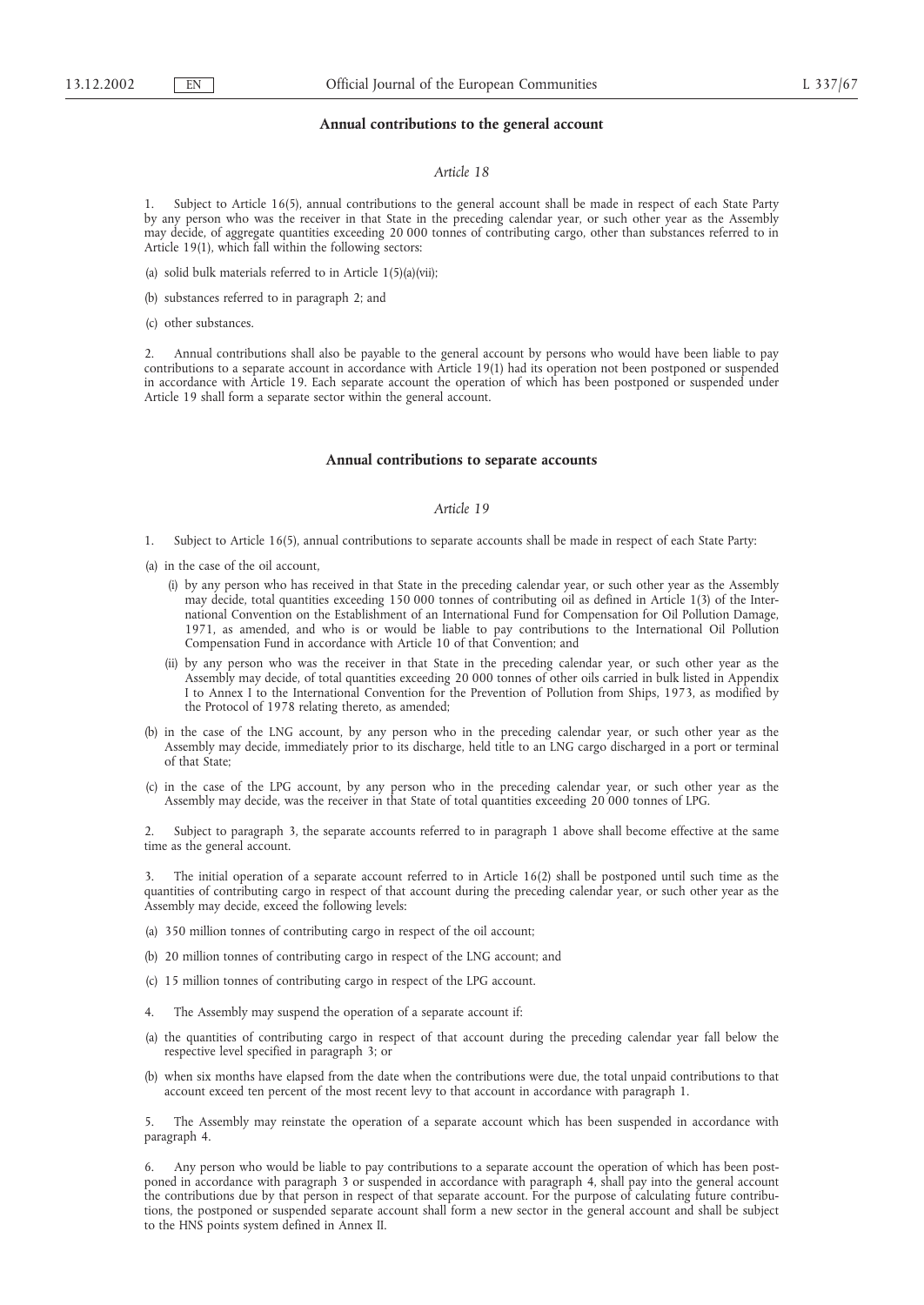#### **Initial contributions**

### *Article 20*

1. In respect of each State Party, initial contributions shall be made of an amount which shall for each person liable to pay contributions in accordance with Article 16(5), Articles 18, 19 and Article 21(5) be calculated on the basis of a fixed sum, equal for the general account and each separate account, for each unit of contributing cargo received or, in the case of LNG, discharged in that State, during the calendar year preceding that in which this Convention enters into force for that State.

2. The fixed sum and the units for the different sectors within the general account as well as for each separate account referred to in paragraph 1 shall be determined by the Assembly.

3. Initial contributions shall be paid within three months following the date on which the HNS Fund issues invoices in respect of each State Party to persons liable to pay contributions in accordance with paragraph 1.

### **Reports**

### *Article 21*

1. Each State Party shall ensure that any person liable to pay contributions in accordance with Articles 18, 19 or paragraph 5 of this Article appears on a list to be established and kept up to date by the Director in accordance with the provisions of this Article.

2. For the purposes set out in paragraph 1, each State Party shall communicate to the Director, at a time and in the manner to be prescribed in the internal regulations of the HNS Fund, the name and address of any person who in respect of the State is liable to pay contributions in accordance with Articles 18, 19 or paragraph 5 of this Article, as well as data on the relevant quantities of contributing cargo for which such a person is liable to contribute in respect of the preceding calendar year.

3. For the purposes of ascertaining who are, at any given time, the persons liable to pay contributions in accordance with Articles 18, 19 or paragraph 5 of this Article and of establishing, where applicable, the quantities of cargo to be taken into account for any such person when determining the amount of the contribution, the list shall be *prima facie* evidence of the facts stated therein.

4. Where a State Party does not fulfil its obligations to communicate to the Director the information referred to in paragraph 2 and this results in a financial loss for the HNS Fund, that State Party shall be liable to compensate the HNS Fund for such loss. The Assembly shall, on the recommendation of the Director, decide whether such compensation shall be payable by a State Party.

In respect of contributing cargo carried from one port or terminal of a State Party to another port or terminal located in the same State and discharged there, States Parties shall have the option of submitting to the HNS Fund a report with an annual aggregate quantity for each account covering all receipts of contributing cargo, including any quantities in respect of which contributions are payable pursuant to Article 16(5). The State Party shall, at the time of reporting, either:

- (a) notify the HNS Fund that that State will pay the aggregate amount for each account in respect of the relevant year in one lump sum to the HNS Fund; or
- (b) instruct the HNS Fund to levy the aggregate amount for each account by invoicing individual receivers or, in the case of LNG, the title holder who discharges within the jurisdiction of that State Party, for the amount payable by each of them. These persons shall be identified in accordance with the national law of the State concerned.

### **Non-payment of contributions**

### *Article 22*

1. The amount of any contribution due under Articles 18, 19, 20 or Article 21(5) and which is in arrears shall bear interest at a rate which shall be determined in accordance with the internal regulations of the HNS Fund, provided that different rates may be fixed for different circumstances.

2. Where a person who is liable to pay contributions in accordance with Articles 18, 19, 20 or Article 21(5) does not fulfil the obligations in respect of any such contribution or any part thereof and is in arrears, the Director shall take all appropriate action, including court action, against such a person on behalf of the HNS Fund with a view to the recovery of the amount due. However, where the defaulting contributor is manifestly insolvent or the circumstances otherwise so warrant, the Assembly may, upon recommendation of the Director, decide that no action shall be taken or continued against the contributor.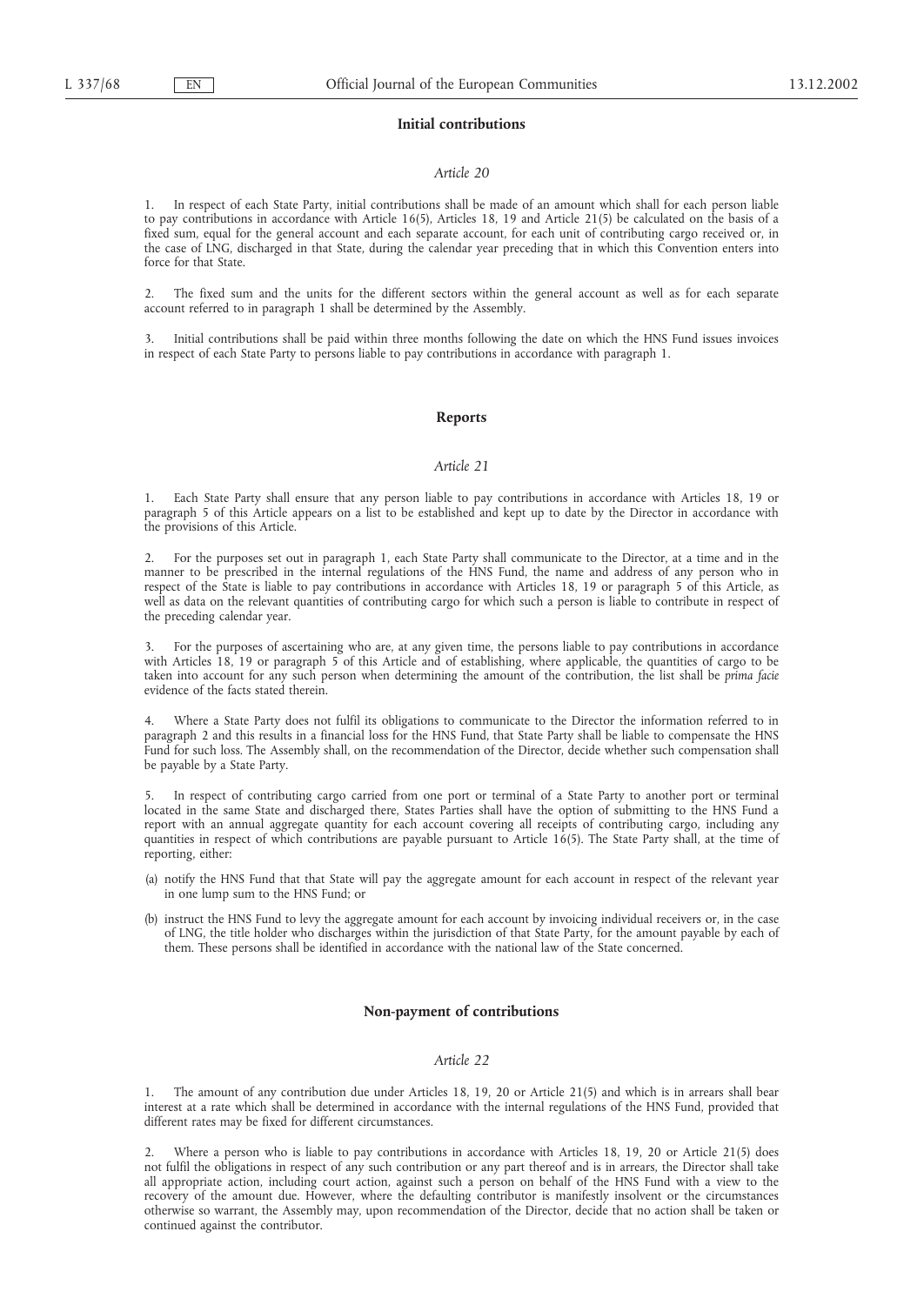### **Optional liability of States Parties for the payment of contributions**

### *Article 23*

1. Without prejudice to Article 21(5), a State Party may at the time when it deposits its instrument of ratification, acceptance, approval or accession or at any time thereafter declare that it assumes responsibility for obligations imposed by this Convention on any person liable to pay contributions in accordance with Articles 18, 19, 20 or Article 21(5) in respect of hazardous and noxious substances received or discharged in the territory of that State. Such a declaration shall be made in writing and shall specify which obligations are assumed.

2. Where a declaration under paragraph 1 is made prior to the entry into force of this Convention in accordance with Article 46, it shall be deposited with the Secretary-General who shall after the entry into force of this Convention communicate the declaration to the Director.

3. A declaration under paragraph 1 which is made after the entry into force of this Convention shall be deposited with the Director.

4. A declaration made in accordance with this Article may be withdrawn by the relevant State giving notice thereof in writing to the Director. Such a notification shall take effect three months after the Director's receipt thereof.

5. Any State which is bound by a declaration made under this Article shall, in any proceedings brought against it before a competent court in respect of any obligation specified in the declaration, waive any immunity that it would otherwise be entitled to invoke.

#### **Organisation and administration**

### *Article 24*

The HNS Fund shall have an Assembly and a Secretariat headed by the Director.

#### **Assembly**

#### *Article 25*

The Assembly shall consist of all States Parties to this Convention.

#### *Article 26*

The functions of the Assembly shall be:

- (a) to elect at each regular session its President and two Vice-Presidents who shall hold office until the next regular session;
- (b) to determine its own rules of procedure, subject to the provisions of this Convention;
- (c) to develop, apply and keep under review internal and financial regulations relating to the aim of the HNS Fund as described in Article 13(1)(a), and the related tasks of the HNS Fund listed in Article 15;
- (d) to appoint the Director and make provisions for the appointment of such other personnel as may be necessary and determine the terms and conditions of service of the Director and other personnel;
- (e) to adopt the annual budget prepared in accordance with Article 15(b);
- (f) to consider and approve as necessary any recommendation of the Director regarding the scope of definition of contributing cargo;
- (g) to appoint auditors and approve the accounts of the HNS Fund;
- (h) to approve settlements of claims against the HNS Fund, to take decisions in respect of the distribution among claimants of the available amount of compensation in accordance with Article 14 and to determine the terms and conditions according to which provisional payments in respect of claims shall be made with a view to ensuring that victims of damage are compensated as promptly as possible;
- (i) to establish a Committee on Claims for Compensation with at least seven and not more than 15 members and any temporary or permanent subsidiary body it may consider to be necessary, to define its terms of reference and to give it the authority needed to perform the functions entrusted to it; when appointing the members of such body, the Assembly shall endeavour to secure an equitable geographical distribution of members and to ensure that the States Parties are appropriately represented; the Rules of Procedure of the Assembly may be applied, *mutatis mutandis*, for the work of such subsidiary body;
- (j) to determine which States not party to this Convention, which Associate Members of the Organisation and which intergovernmental and international non-governmental organisations shall be admitted to take part, without voting rights, in meetings of the Assembly and subsidiary bodies;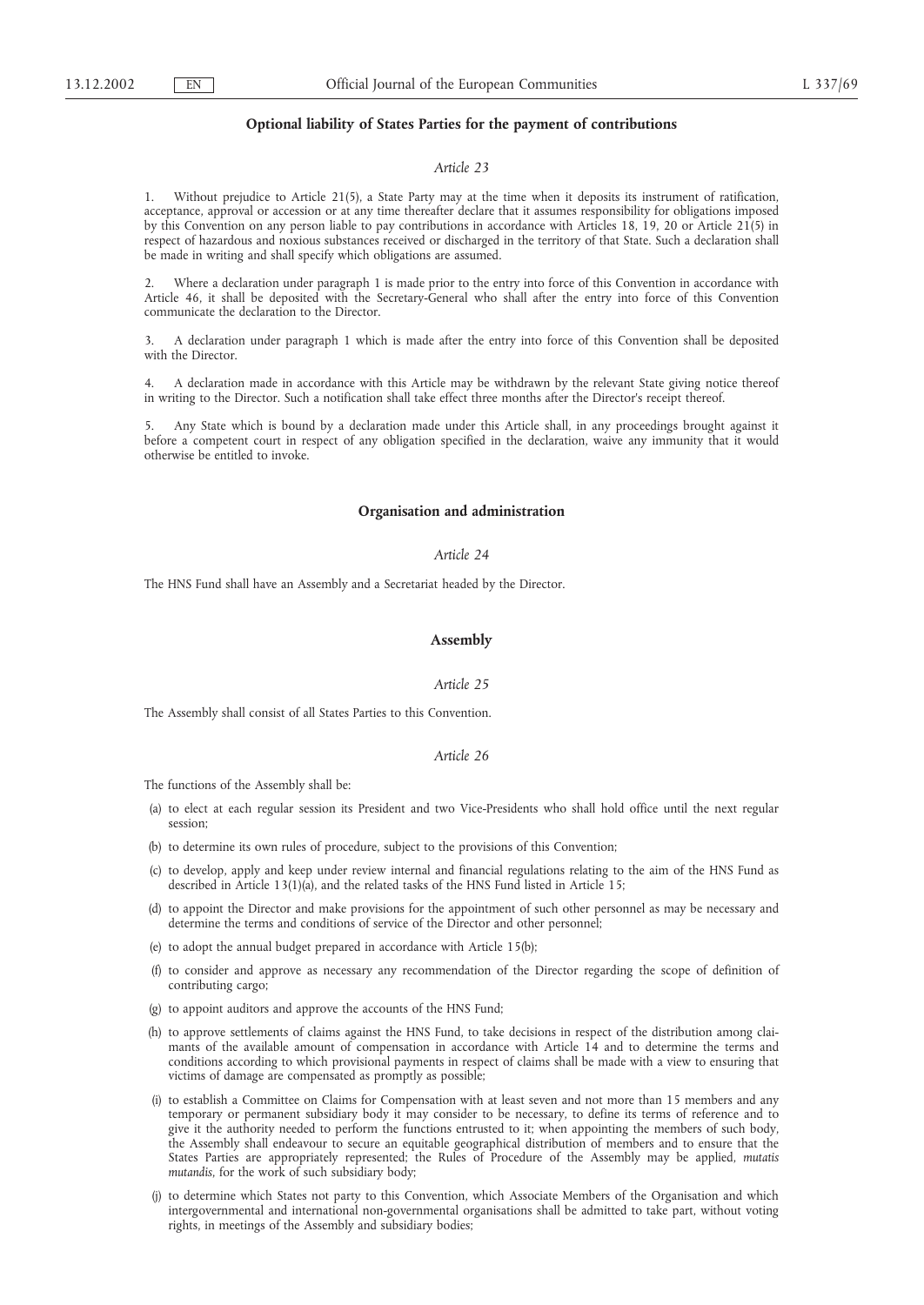- (k) to give instructions concerning the administration of the HNS Fund to the Director and subsidiary bodies;
- (l) to supervise the proper execution of this Convention and of its own decisions;
- (m) to review every five years the implementation of this Convention with particular reference to the performance of the system for the calculation of levies and the contribution mechanism for domestic trade; and
- (n) to perform such other functions as are allocated to it under this Convention or are otherwise necessary for the proper operation of the HNS Fund.

# *Article 27*

1. Regular sessions of the Assembly shall take place once every calendar year upon convocation by the Director.

2. Extraordinary sessions of the Assembly shall be convened by the Director at the request of at least one-third of the members of the Assembly and may be convened on the Director's own initiative after consultation with the President of the Assembly. The Director shall give members at least 30 days' notice of such sessions.

#### *Article 28*

A majority of the members of the Assembly shall constitute a quorum for its meetings.

### **Secretariat**

### *Article 29*

- 1. The Secretariat shall comprise the Director and such staff as the administration of the HNS Fund may require.
- 2. The Director shall be the legal representative of the HNS Fund.

### *Article 30*

1. The Director shall be the chief administrative officer of the HNS Fund. Subject to the instructions given by the Assembly, the Director shall perform those functions which are assigned to the Director by this Convention, the internal regulations of the HNS Fund and the Assembly.

- 2. The Director shall in particular:
- (a) appoint the personnel required for the administration of the HNS Fund;
- (b) take all appropriate measures with a view to the proper administration of the assets of the HNS Fund;
- (c) collect the contributions due under this Convention while observing in particular the provisions of Article 22(2);
- (d) to the extent necessary to deal with claims against the HNS Fund and to carry out the other functions of the HNS Fund, employ the services of legal, financial and other experts;
- (e) take all appropriate measures for dealing with claims against the HNS Fund, within the limits and on conditions to be laid down in the internal regulations of the HNS Fund, including the final settlement of claims without the prior approval of the Assembly where these regulations so provide;
- (f) prepare and submit tothe Assembly the financial statements and budget estimates for each calendar year;
- (g) prepare, in consultation with the President of the Assembly, and publish a report on the activities of the HNS Fund during the previous calendar year; and
- (h) prepare, collect and circulate the documents and information which may be required for the work of the Assembly and subsidiary bodies.

#### *Article 31*

In the performance of their duties the Director and the staff and experts appointed by the Director shall not seek or receive instructions from any Government or from any authority external to the HNS Fund. They shall refrain from any action which might adversely reflect on their position as international officials. Each State Party on its part undertakes to respect the exclusively international character of the responsibilities of the Director and the staff and experts appointed by the Director, and not to seek to influence them in the discharge of their duties.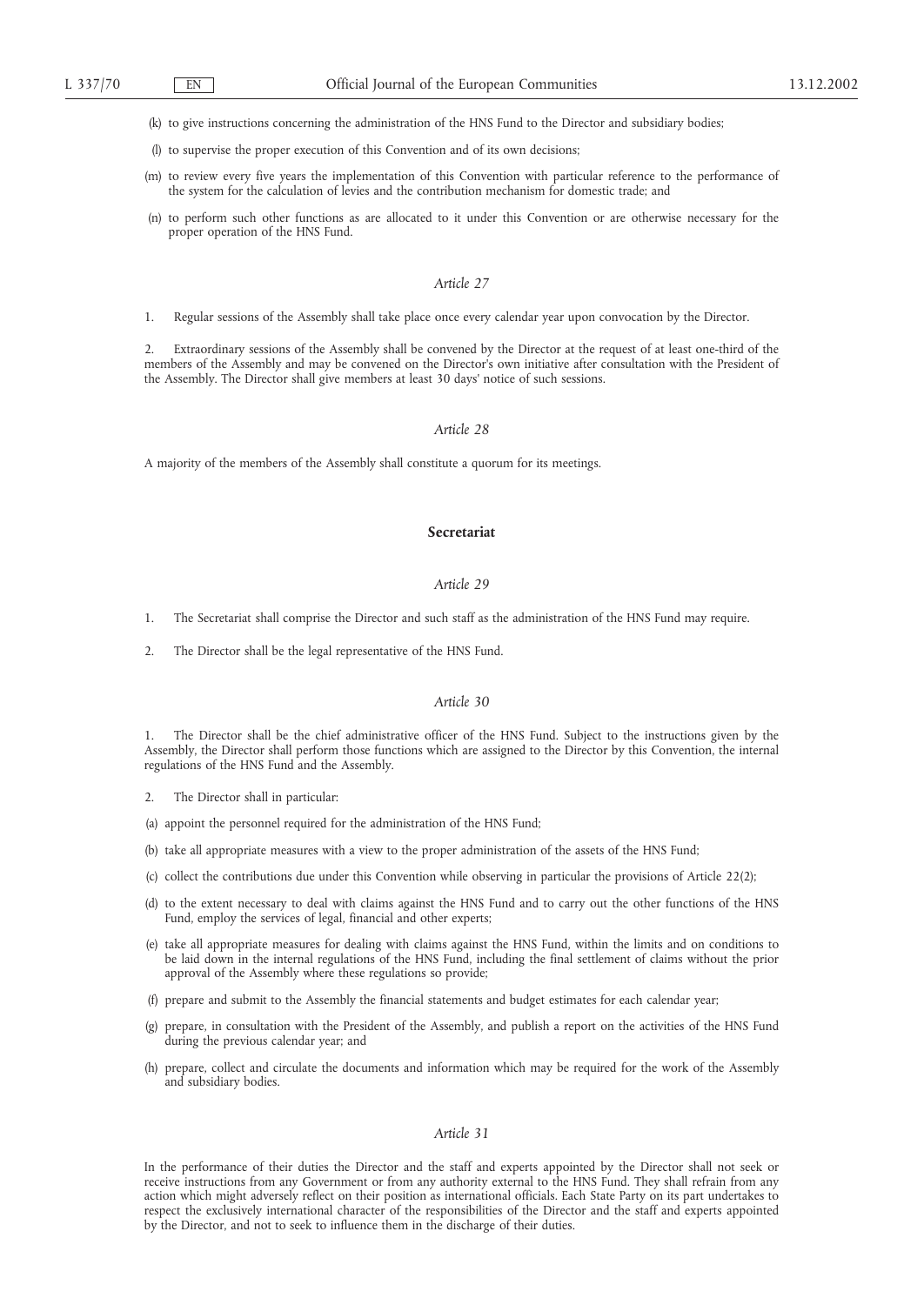#### **Finances**

# *Article 32*

1. Each State Party shall bear the salary, travel and other expenses of its own delegation to the Assembly and of its representatives on subsidiary bodies.

2. Any other expenses incurred in the operation of the HNS Fund shall be borne by the HNS Fund.

## **Voting**

# *Article 33*

The following provisions shall apply to voting in the Assembly:

- (a) each member shall have one vote;
- (b) except as otherwise provided in Article 34, decisions of the Assembly shall be made by a majority vote of the members present and voting;
- (c) decisions where a two-thirds majority is required shall be a two-thirds majority vote of members present; and
- (d) for the purpose of this Article the phrase 'members present' means 'members present at the meeting at the time of the vote', and the phrase 'members present and voting' means 'members present and casting an affirmative or negative vote'. Members who abstain from voting shall be considered as not voting.

# *Article 34*

The following decisions of the Assembly shall require a two-thirds majority:

- (a) a decision under Article 19(4) or (5) to suspend or reinstate the operation of a separate account;
- (b) a decision under Article 22(2), not to take or continue action against a contributor;
- (c) the appointment of the Director under Article 26(d);
- (d) the establishment of subsidiary bodies, under Article 26(i), and matters relating to such establishment; and
- (e) a decision under Article 51(1), that this Convention shall continue to be in force.

#### **Tax exemptions and currency regulations**

### *Article 35*

1. The HNS Fund, its assets, income, including contributions, and other property necessary for the exercise of its functions as described in Article 13(1), shall enjoy in all States Parties exemption from all direct taxation.

2. When the HNS Fund makes substantial purchases of movable or immovable property, or of services which are necessary for the exercise of its official activities in order to achieve its aims as set out in Article 13(1), the cost of which include indirect taxes or sales taxes, the Governments of the States Parties shall take, whenever possible, appropriate measures for the remission or refund of the amount of such duties and taxes. Goods thus acquired shall not be sold against payment or given away free of charge unless it is done according to conditions approved by the Government of the State having granted or supported the remission or refund.

3. No exemption shall be accorded in the case of duties, taxes or dues which merely constitute payment for public utility services.

4. The HNS Fund shall enjoy exemption from all customs duties, taxes and other related taxes on articles imported or exported by it or on its behalf for its official use. Articles thus imported shall not be transferred either for consideration or gratis on the territory of the country into which they have been imported except on conditions agreed by the Government of that country.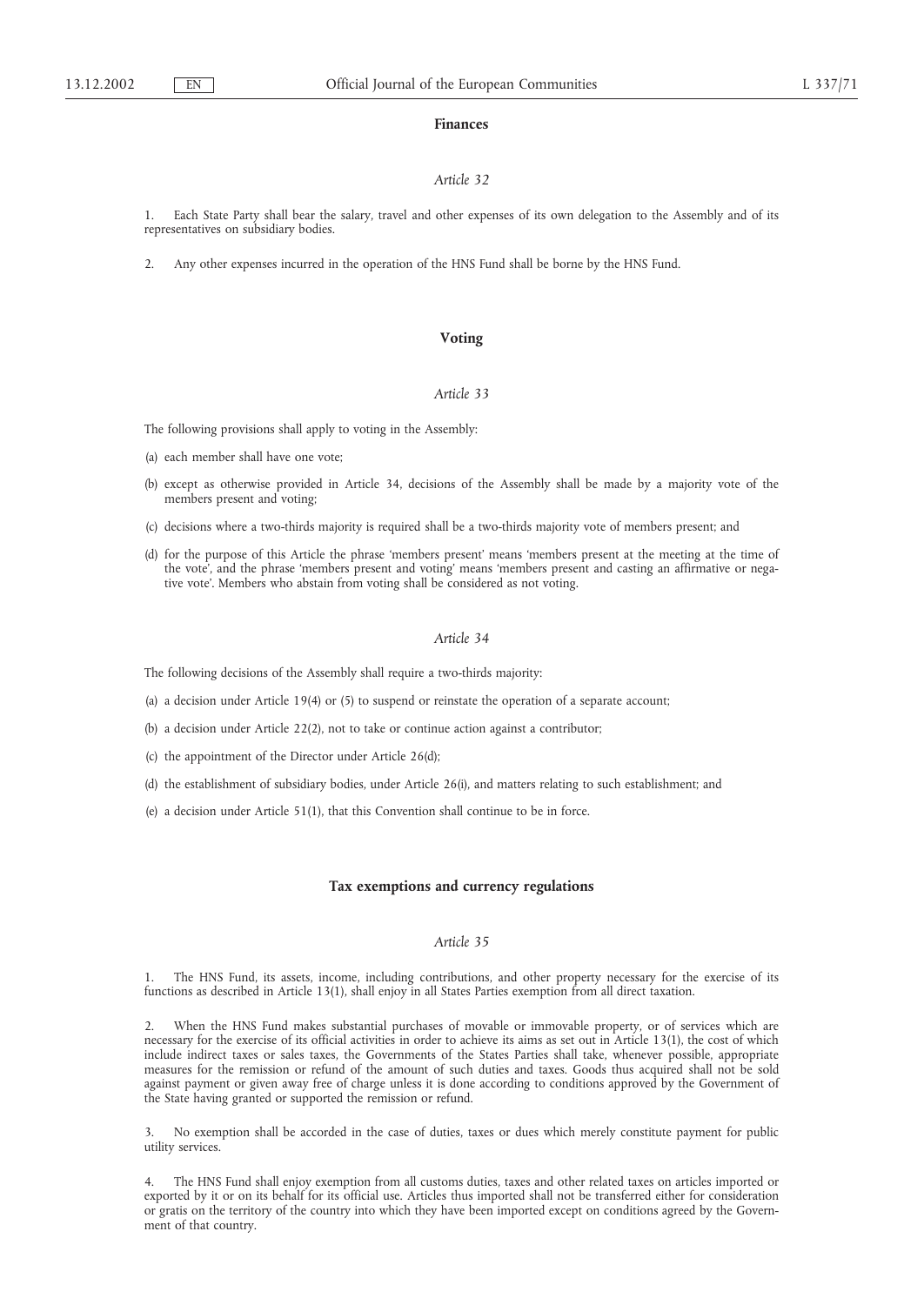5. Persons contributing to the HNS Fund as well as victims and owners receiving compensation from the HNS Fund shall be subject to the fiscal legislation of the State where they are taxable, no special exemption or other benefit being conferred on them in this respect.

6. Notwithstanding existing or future regulations concerning currency or transfers, States Parties shall authorize the transfer and payment of any contribution to the HNS Fund and of any compensation paid by HNS Fund without any restriction.

### **Confidentiality of information**

### *Article 36*

Information relating to individual contributors supplied for the purpose of this Convention shall not be divulged outside the HNS Fund except in so far as it may be strictly necessary to enable the HNS Fund to carry out its functions including the bringing and defending of legal proceedings.

### CHAPTER IV

### **CLAIMS AND ACTIONS**

### **Limitation of actions**

### *Article 37*

1. Rights to compensation under Chapter II shall be extinguished unless an action is brought thereunder within three years from the date when the person suffering the damage knew or ought reasonably to have known of the damage and of the identity of the owner.

2. Rights to compensation under Chapter III shall be extinguished unless an action is brought thereunder or a notification has been made pursuant to Article 39(7), within three years from the date when the person suffering the damage knew or ought reasonably to have known of the damage.

In no case, however, shall an action be brought later than 10 years from the date of the incident which caused the damage.

4. Where the incident consists of a series of occurrences, the 10-year period mentioned in paragraph 3 shall run from the date of the last of such occurrences.

# **Jurisdiction in respect of action against the owner**

#### *Article 38*

1. Where an incident has caused damage in the territory, including the territorial sea or in an area referred to in Article 3(b), of one or more States Parties, or preventive measures have been taken to prevent or minimise damage in such territory including the territorial sea or in such area, actions for compensation may be brought against the owner or other person providing financial security for the owner's liability only in the courts of any such States Parties.

2. Where an incident has caused damage exclusively outside the territory, including the territorial sea, of any State and either the conditions for application of this Convention set out in Article 3(c) have been fulfilled or preventive measures to prevent or minimise such damage have been taken, actions for compensation may be brought against the owner or other person providing financial security for the owner's liability only in the courts of:

- (a) the State Party where the ship is registered or, in the case of an unregistered ship, the State Party whose flag the ship is entitled to fly; or
- (b) the State Party where the owner has habitual residence or where the principal place of business of the owner is established; or
- (c) the State Party where a fund has been constituted in accordance with Article 9(3).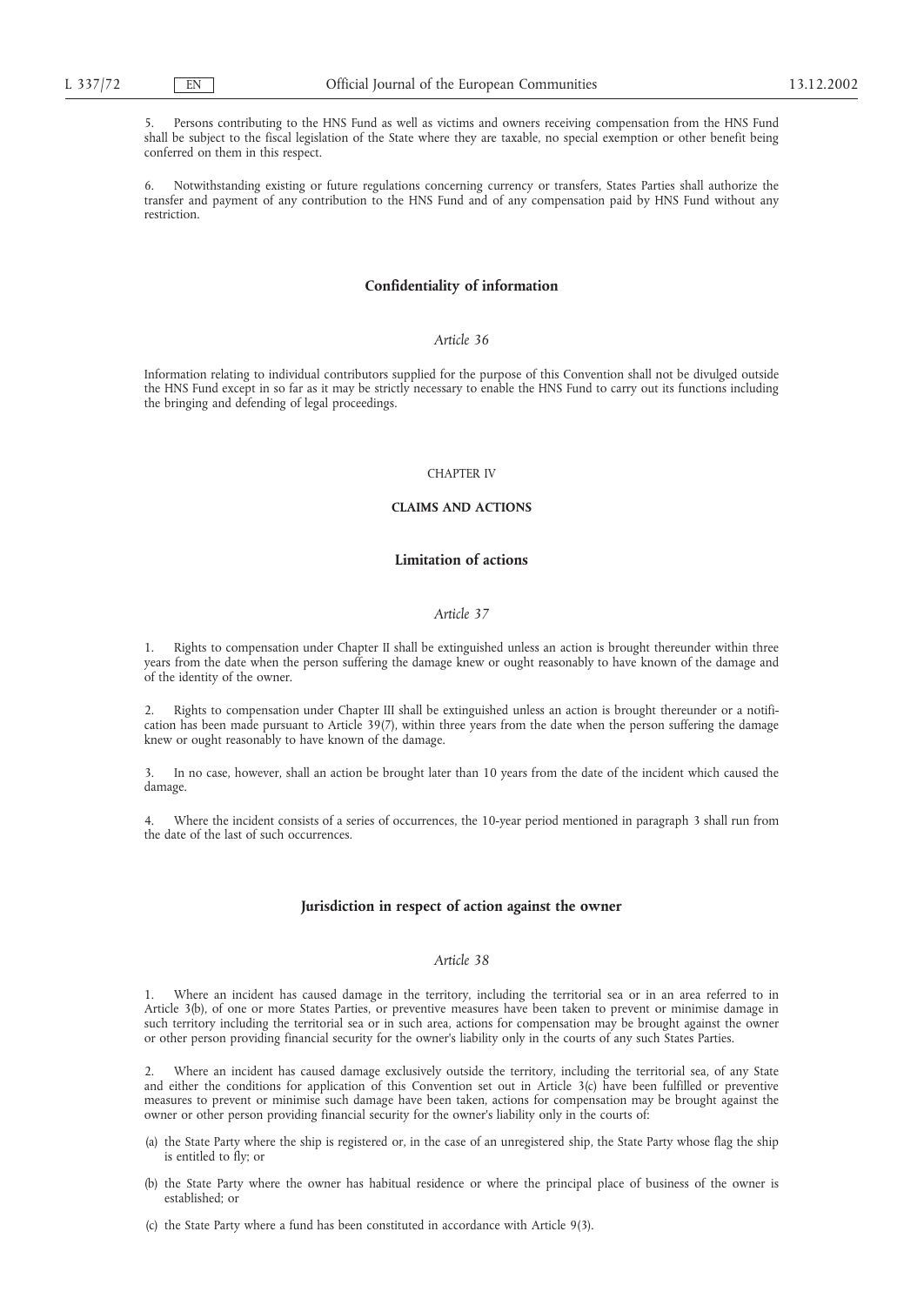3. Reasonable notice of any action taken under paragraph 1 or 2 shall be given to the defendant.

4. Each State Party shall ensure that its courts have jurisdiction to entertain actions for compensation under this Convention.

5. After a fund under Article 9 has been constituted by the owner or by the insurer or other person providing financial security in accordance with Article 12, the courts of the State in which such fund is constituted shall have exclusive jurisdiction to determine all matters relating to the apportionment and distribution of the fund.

### **Jurisdiction in respect of action against the HNS Fund or taken by the HNS Fund**

### *Article 39*

Subject to the subsequent provisions of this Article, any action against the HNS Fund for compensation under Article 14 shall be brought only before a court having jurisdiction under Article 38 in respect of actions against the owner who is liable for damage caused by the relevant incident or before a court in a State Party which would have been competent if an owner had been liable.

2. In the event that the ship carrying the hazardous or noxious substances which caused the damage has not been identified, the provisions of Article 38(1), shall apply *mutatis mutandis* to actions against the HNS Fund.

Each State Party shall ensure that its courts have jurisdiction to entertain such actions against the HNS Fund as are referred to in paragraph 1.

4. Where an action for compensation for damage has been brought before a court against the owner or the owner's guarantor, such court shall have exclusive jurisdiction over any action against the HNS Fund for compensation under the provisions of Article 14 in respect of the same damage.

5. Each State Party shall ensure that the HNS Fund shall have the right to intervene as a party to any legal proceedings instituted in accordance with this Convention before a competent court of that State against the owner or the owner's guarantor.

Except as otherwise provided in paragraph 7, the HNS Fund shall not be bound by any judgement or decision in proceedings to which it has not been a party or by any settlement to which it is not a party.

Without prejudice to the provisions of paragraph 5, where an action under this Convention for compensation for damage has been brought against an owner or the owner's guarantor before a competent court in a State Party, each party to the proceedings shall be entitled under the national law of that State to notify the HNS Fund of the proceedings. Where such notification has been made in accordance with the formalities required by the law of the court seised and in such time and in such a manner that the HNS Fund has in fact been in a position effectively to intervene as a party to the proceedings, any judgement rendered by the court in such proceedings shall, after it has become final and enforceable in the State where the judgement was given, become binding upon the HNS Fund in the sense that the facts and findings in that judgement may not be disputed by the HNS Fund even if the HNS Fund has not actually intervened in the proceedings.

### **Recognition and enforcement**

### *Article 40*

1. Any judgement given by a court with jurisdiction in accordance with Article 38, which is enforceable in the State of origin where it is no longer subject to ordinary forms of review, shall be recognised in any State Party, except:

(a) where the judgement was obtained by fraud; or

(b) where the defendant was not given reasonable notice and a fair opportunity to present the case.

2. A judgement recognised under paragraph 1 shall be enforceable in each State Party as soon as the formalities required in that State have been complied with. The formalities shall not permit the merits of the case to be re-opened.

Subject to any decision concerning the distribution referred to in Article 14(6), any judgement given against the HNS Fund by a court having jurisdiction in accordance with Article 39(1) and (3) shall, when it has become enforceable in the State of origin and is in that State no longer subject to ordinary forms of review, be recognised and enforceable in each State Party.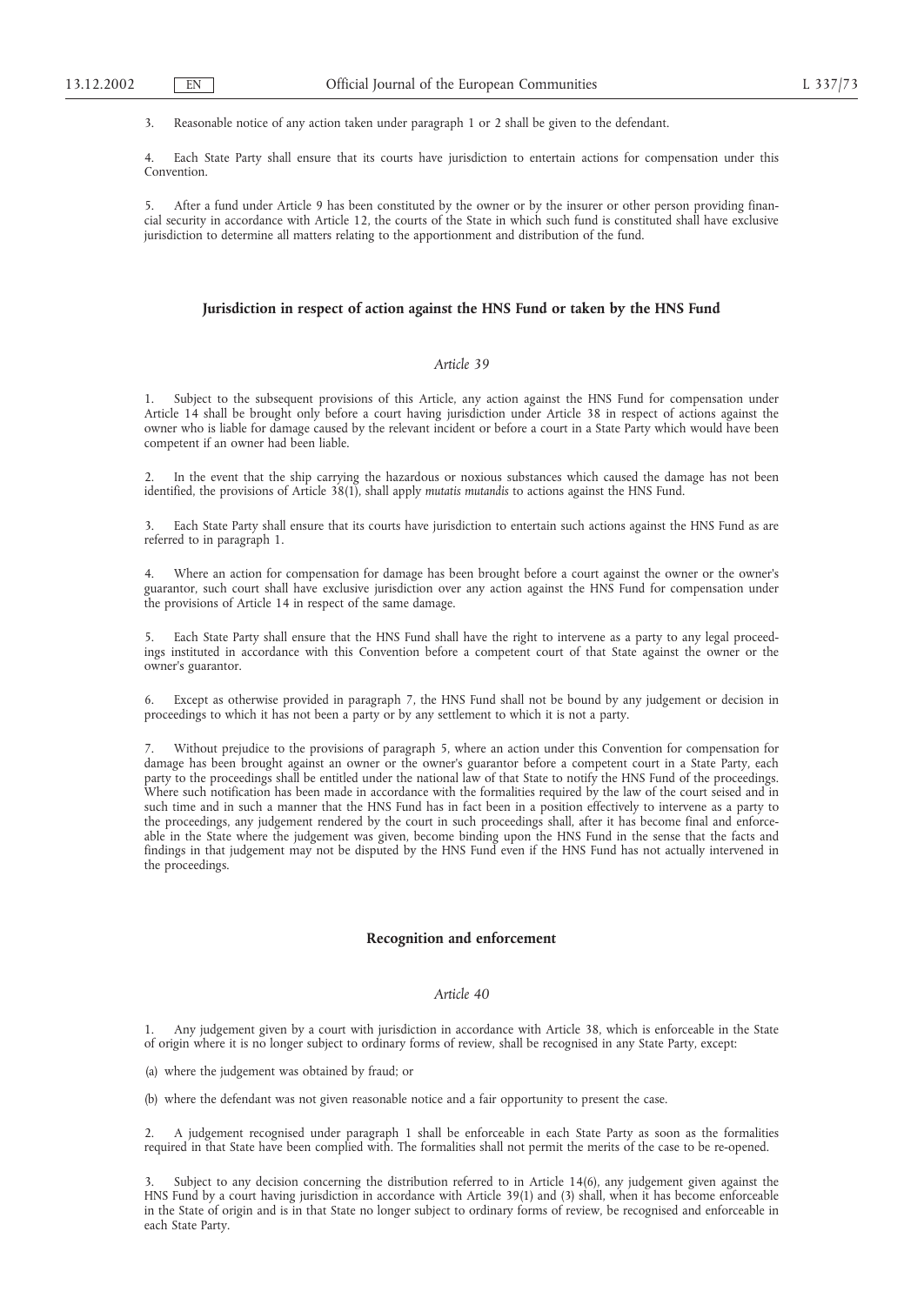### **Subrogation and recourse**

#### *Article 41*

1. The HNS Fund shall, in respect of any amount of compensation for damage paid by the HNS Fund in accordance with Article 14(1), acquire by subrogation the rights that the person so compensated may enjoy against the owner or the owner's guarantor.

2. Nothing in this Convention shall prejudice any rights of recourse or subrogation of the HNS Fund against any person, including persons referred to in Article 7(2)(d), other than those referred to in the previous paragraph, in so far as they can limit their liability. In any event the right of the HNS Fund to subrogation against such persons shall not be less favourable than that of an insurer of the person to whom compensation has been paid.

3. Without prejudice to any other rights of subrogation or recourse against the HNS Fund which may exist, a State Party or agency thereof which has paid compensation for damage in accordance with provisions of national law shall acquire by subrogation the rights which the person so compensated would have enjoyed under this Convention.

### **Supersession clause**

### *Article 42*

This Convention shall supersede any convention in force or open for signature, ratification or accession at the date on which this Convention is opened for signature, but only to the extent that such convention would be in conflict with it; however, nothing in this Article shall affect the obligations of States Parties to States not party to this Convention arising under such convention.

### CHAPTER V

#### **TRANSITIONAL PROVISIONS**

# **Information on contributing cargo**

### *Article 43*

When depositing an instrument referred to in Article 45(3), and annually thereafter until this Convention enters into force for a State, that State shall submit to the Secretary-General data on the relevant quantities of contributing cargo received or, in the case of LNG, discharged in that State during the preceding calendar year in respect of the general account and each separate account

#### **First session of the Assembly**

### *Article 44*

The Secretary-General shall convene the first session of the Assembly. This session shall take place as soon as possible after the entry into force of this Convention and, in any case, not more than 30 days after such entry into force.

### CHAPTER VI

# **FINAL CLAUSES**

### **Signature, ratification, acceptance, approval and accession**

### *Article 45*

1. This Convention shall be open for signature at the Headquarters of the Organisation from 1 October 1996 to 30 September 1997 and shall thereafter remain open for accession.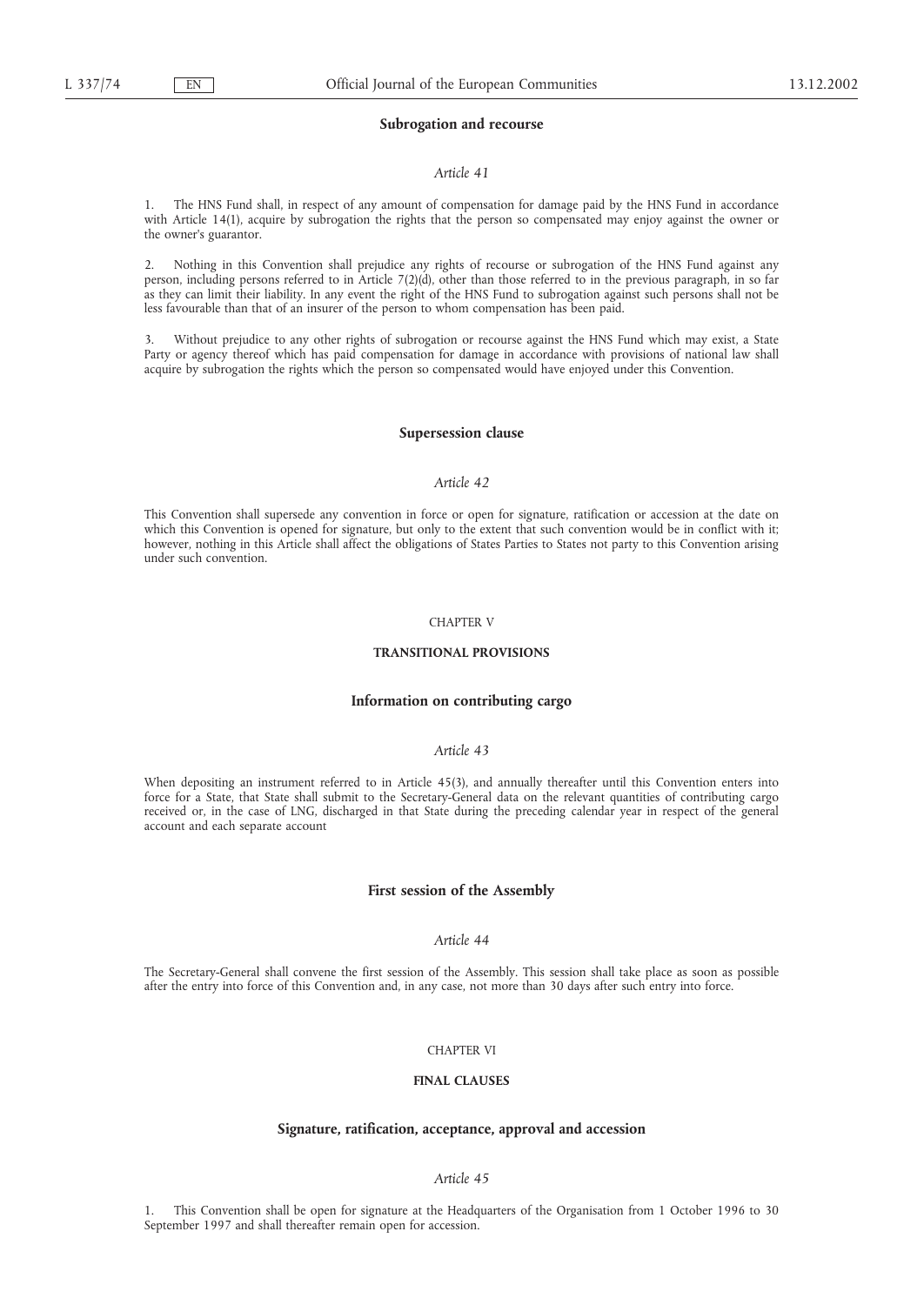2. States may express their consent to be bound by this Convention by:

- (a) signature without reservation as to ratification, acceptance or approval; or
- (b) signature subject to ratification, acceptance or approval, followed by ratification, acceptance or approval; or
- (c) accession.

3. Ratification, acceptance, approval or accession shall be effected by the deposit of an instrument to that effect with the Secretary-General.

#### **Entry into force**

### *Article 46*

- 1. This Convention shall enter into force 18 months after the date on which the following conditions are fulfilled:
- (a) at least 12 States, including four States each with not less than 2 million units of gross tonnage, have expressed their consent to be bound by it, and
- (b) the Secretary-General has received information in accordance with Article 43 that those persons in such States who would be liable to contribute pursuant to Article 18(1)(a) and (c) have received during the preceding calendar year a total quantity of at least 40 million tonnes of cargo contributing to the general account.

2. For a State which expresses its consent to be bound by this Convention after the conditions for entry into force have been met, such consent shall take effect three months after the date of expression of such consent, or on the date on which this Convention enters into force in accordance with paragraph 1, whichever is the later.

### **Revision and amendment**

#### *Article 47*

1. A conference for the purpose of revising or amending this Convention may be convened by the Organisation.

2. The Secretary-General shall convene a conference of the States Parties to this Convention for revising or amending the Convention, at the request of six States Parties or one-third of the States Parties whichever is the higher figure.

3. Any consent to be bound by this Convention expressed after the date of entry into force of an amendment to this Convention shall be deemed to apply to the Convention as amended.

### **Amendment of limits**

### *Article 48*

Without prejudice to the provisions of Article 47, the special procedure in this Article shall apply solely for the purposes of amending the limits set out in Article 9(1) and Article 14(5).

2. Upon the request of at least one half, but in no case less than six, of the States Parties, any proposal to amend the limits specified in Article 9(1), and Article 14(5), shall be circulated by the Secretary-General to all Members of the Organisation and to all Contracting States.

3. Any amendment proposed and circulated as above shall be submitted to the Legal Committee of the Organisation (the Legal Committee) for consideration at a date at least six months after the date of its circulation.

4. All Contracting States, whether or not Members of the Organisation, shall be entitled to participate in the proceedings of the Legal Committee for the consideration and adoption of amendments.

5. Amendments shall be adopted by a two-thirds majority of the Contracting States present and voting in the Legal Committee, expanded as provided in paragraph 4, on condition that at least one half of the Contracting States shall be present at the time of voting.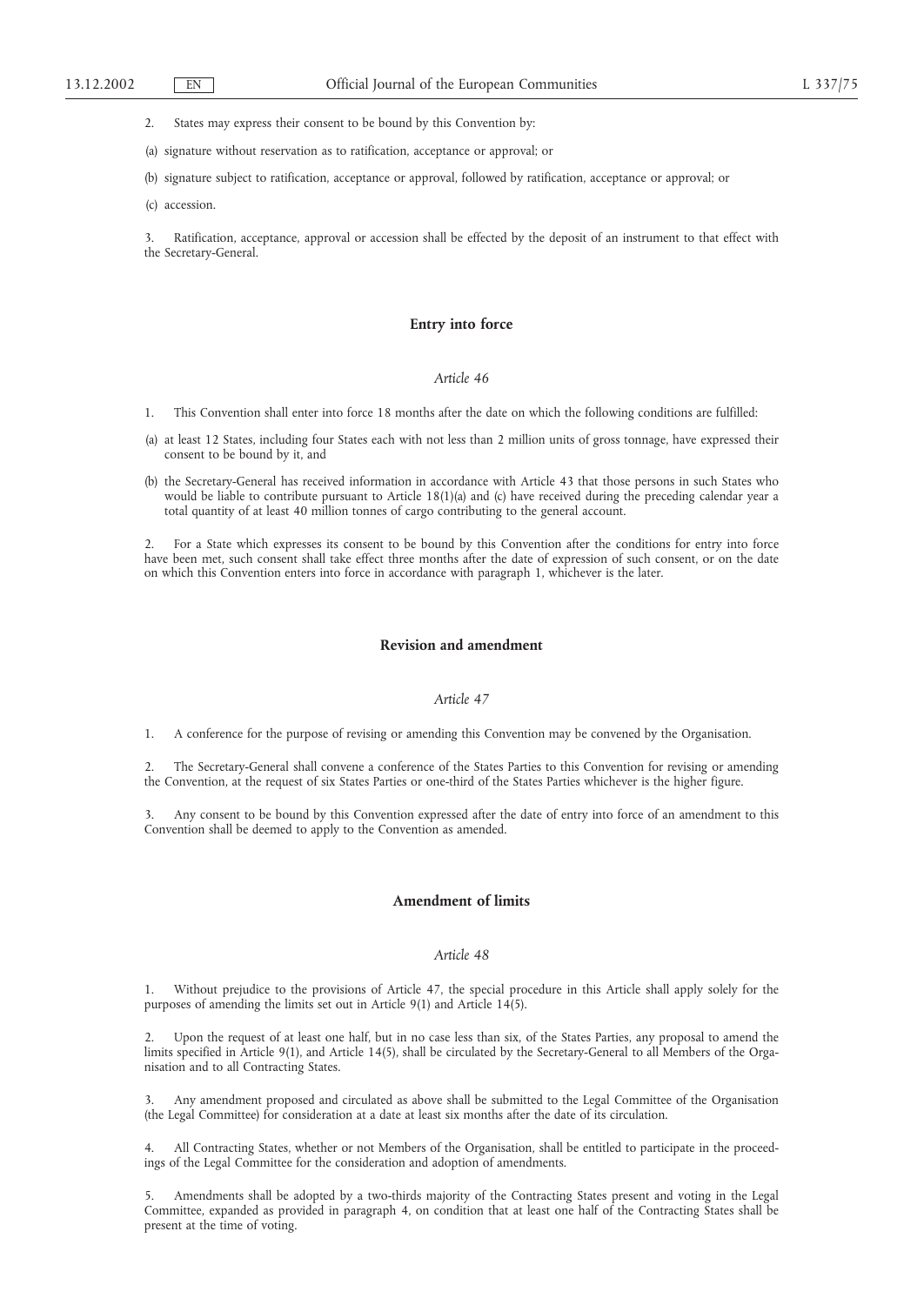6. When acting on a proposal to amend the limits, the Legal Committee shall take into account the experience of incidents and, in particular, the amount of damage resulting therefrom, changes in the monetary values and the effect of the proposed amendment on the cost of insurance. It shall also take into account the relationship between the limits established in Article 9(1), and those in Article 14(5).

- 7. (a) No amendment of the limits under this Article may be considered less than five years from the date this Convention was opened for signature nor less than five years from the date of entry into force of a previous amendment under this Article.
	- (b) No limit may be increased so as to exceed an amount which corresponds to a limit laid down in this Convention increased by six percent per year calculated on a compound basis from the date on which this Convention was opened for signature.
	- (c) No limit may be increased so as to exceed an amount which corresponds to a limit laid down in this Convention multiplied by three.

8. Any amendment adopted in accordance with paragraph 5 shall be notified by the Organisation to all Contracting States. The amendment shall be deemed to have been accepted at the end of a period of 18 months after the date of notification, unless within that period no less than one-fourth of the States which were Contracting States at the time of the adoption of the amendment have communicated to the Secretary-General that they do not accept the amendment, in which case the amendment is rejected and shall have no effect.

9. An amendment deemed to have been accepted in accordance with paragraph 8 shall enter into force 18 months after its acceptance.

10. All Contracting States shall be bound by the amendment, unless they denounce this Convention in accordance with Article 49(1) and (2), at least six months before the amendment enters into force. Such denunciation shall take effect when the amendment enters into force.

11. When an amendment has been adopted but the 18-month period for its acceptance has not yet expired, a State which becomes a Contracting State during that period shall be bound by the amendment if it enters into force. A State which becomes a Contracting State after that period shall be bound by an amendment which has been accepted in accordance with paragraph 8. In the cases referred to in this paragraph, a State becomes bound by an amendment when that amendment enters into force, or when this Convention enters into force for that State, if later.

### **Denunciation**

#### *Article 49*

1. This Convention may be denounced by any State Party at any time after the date on which it enters into force for that State Party.

2. Denunciation shall be effected by the deposit of an instrument of denunciation with the Secretary-General.

3. Denunciation shall take effect 12 months, or such longer period as may be specified in the instrument of denunciation, after its deposit with the Secretary-General.

4. Notwithstanding a denunciation by a State Party pursuant to this Article, any provisions of this Convention relating to obligations to make contributions under Articles 18, 19 or Article 21(5) in respect of such payments of compensation as the Assembly may decide relating to an incident which occurs before the denunciation takes effect shall continue to apply.

### **Extraordinary sessions of the Assembly**

### *Article 50*

1. Any State Party may, within 90 days after the deposit of an instrument of denunciation the result of which it considers will significantly increase the level of contributions from the remaining States Parties, request the Director to convene an extraordinary session of the Assembly. The Director shall convene the Assembly to meet not less than 60 days after receipt of the request.

2. The Director may take the initiative to convene an extraordinary session of the Assembly to meet within 60 days after the deposit of any instrument of denunciation, if the Director considers that such denunciation will result in a significant increase in the level of contributions from the remaining States Parties.

3. If the Assembly, at an extraordinary session, convened in accordance with paragraph 1 or 2 decides that the denunciation will result in a significant increase in the level of contributions from the remaining States Parties, any such State may, not later than 120 days before the date on which the denunciation takes effect, denounce this Convention with effect from the same date.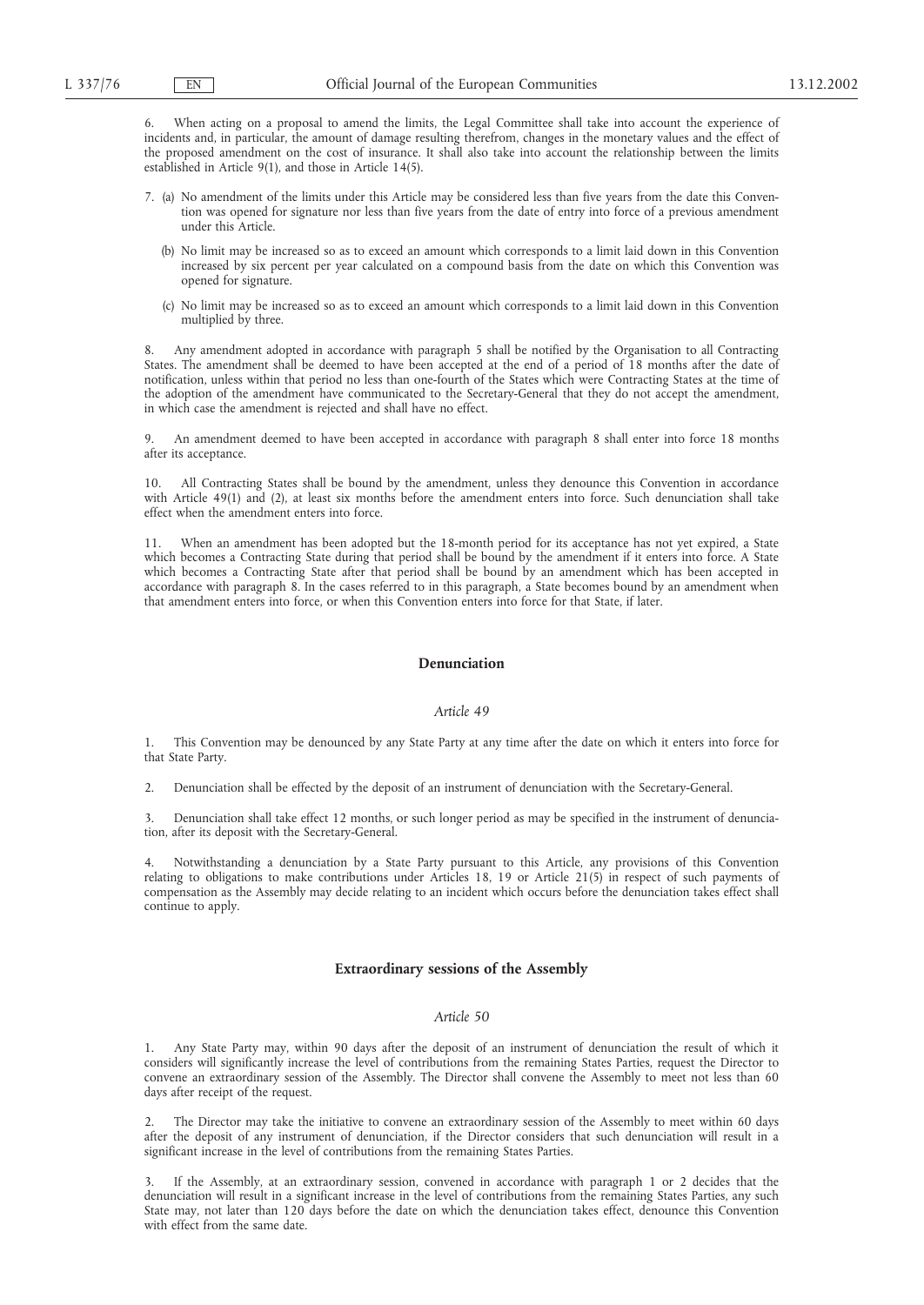#### **Cessation**

#### *Article 51*

- 1. This Convention shall cease to be in force:
- (a) on the date when the number of States Parties falls below six; or
- (b) 12 months after the date on which data concerning a previous calendar year were to be communicated to the Director in accordance with Article 21, if the data shows that the total quantity of contributing cargo to the general account in accordance with Article 18(1)(a) and (c) received in the States Parties in that preceding calendar year was less than 30 million tonnes.

Notwithstanding (b), if the total quantity of contributing cargo to the general account in accordance with Article 18(1)(a) and (c) received in the States Parties in the preceding calendar year was less than 30 million tonnes but more than 25 million tonnes, the Assembly may, if it considers that this was due to exceptional circumstances and is not likely to be repeated, decide before the expiry of the abovementioned 12-month period that the Convention shall continue to be in force. The Assembly may not, however, take such a decision in more than two subsequent years.

2. States which are bound by this Convention on the day before the date it ceases to be in force shall enable the HNS Fund to exercise its functions as described under Article 52 and shall, for that purpose only, remain bound by this Convention.

### **Winding up of the HNS fund**

### *Article 52*

- 1. If this Convention ceases to be in force, the HNS Fund shall nevertheless:
- (a) meet its obligations in respect of any incident occurring before this Convention ceased to be in force; and
- (b) be entitled to exercise its rights to contributions to the extent that these contributions are necessary to meet the obligations under (a), including expenses for the administration of the HNS Fund necessary for this purpose.

2. The Assembly shall take all appropriate measures to complete the winding up of the HNS Fund including the distribution in an equitable manner of any remaining assets among those persons who have contributed to the HNS Fund.

3. For the purposes of this Article the HNS Fund shall remain a legal person.

### **Depositary**

#### *Article 53*

- 1. This Convention and any amendment adopted under Article 48 shall be deposited with the Secretary-General.
- 2. The Secretary-General shall:
- (a) inform all States which have signed this Convention or acceded thereto, and all Members of the Organisation, of:
	- (i) each new signature or deposit of an instrument of ratification, acceptance, approval or accession together with the date thereof;
	- (ii) the date of entry into force of this Convention;
	- (iii) any proposal to amend the limits on the amounts of compensation which has been made in accordance with Article  $48(2)$ ;
	- (iv) any amendment which has been adopted in accordance with Article 48(5);
	- (v) any amendment deemed to have been accepted under Article 48(8), together with the date on which that amendment shall enter into force in accordance with paragraphs 9 and 10 of that Article;
	- (vi) the deposit of any instrument of denunciation of this Convention together with the date on which it is received and the date on which the denunciation takes effect; and
	- (vii) any communication called for by any Article in this Convention; and
- (b) transmit certified true copies of this Convention to all States which have signed this Convention or acceded thereto.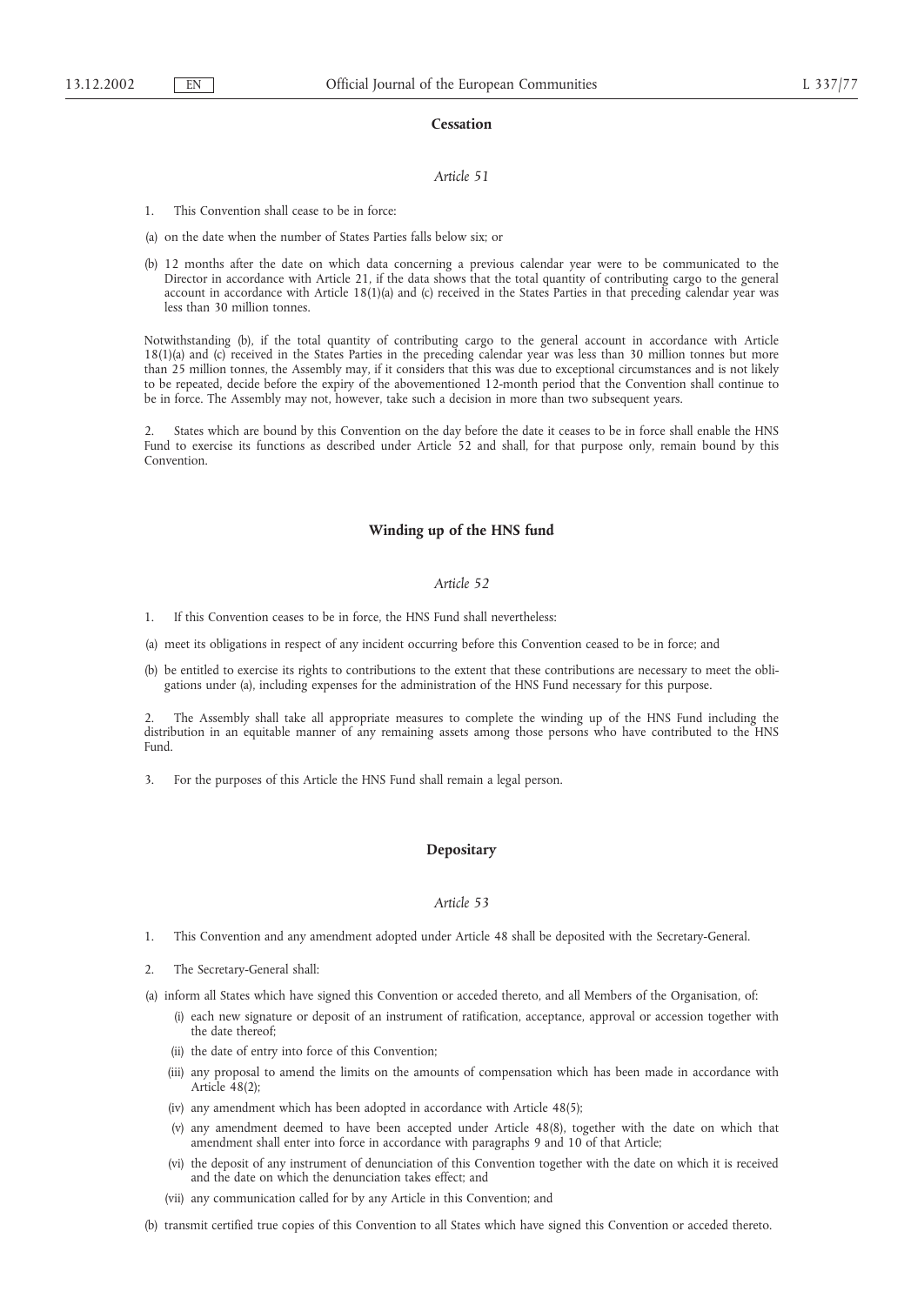3. As soon as this Convention enters into force, a certified true copy thereof shall be transmitted by the depositary to the Secretary-General of the United Nations for registration and publication in accordance with Article 102 of the Charter of the United Nations.

# **Languages**

# *Article 54*

This Convention is established in a single original in the Arabic, Chinese, English, French, Russian and Spanish languages, each text being equally authentic.

DONE at London this third day of May one thousand nine hundred and ninety-six.

IN WITNESS WHEREOF the undersigned, being duly authorised by their respective Governments for that purpose, have signed this Convention.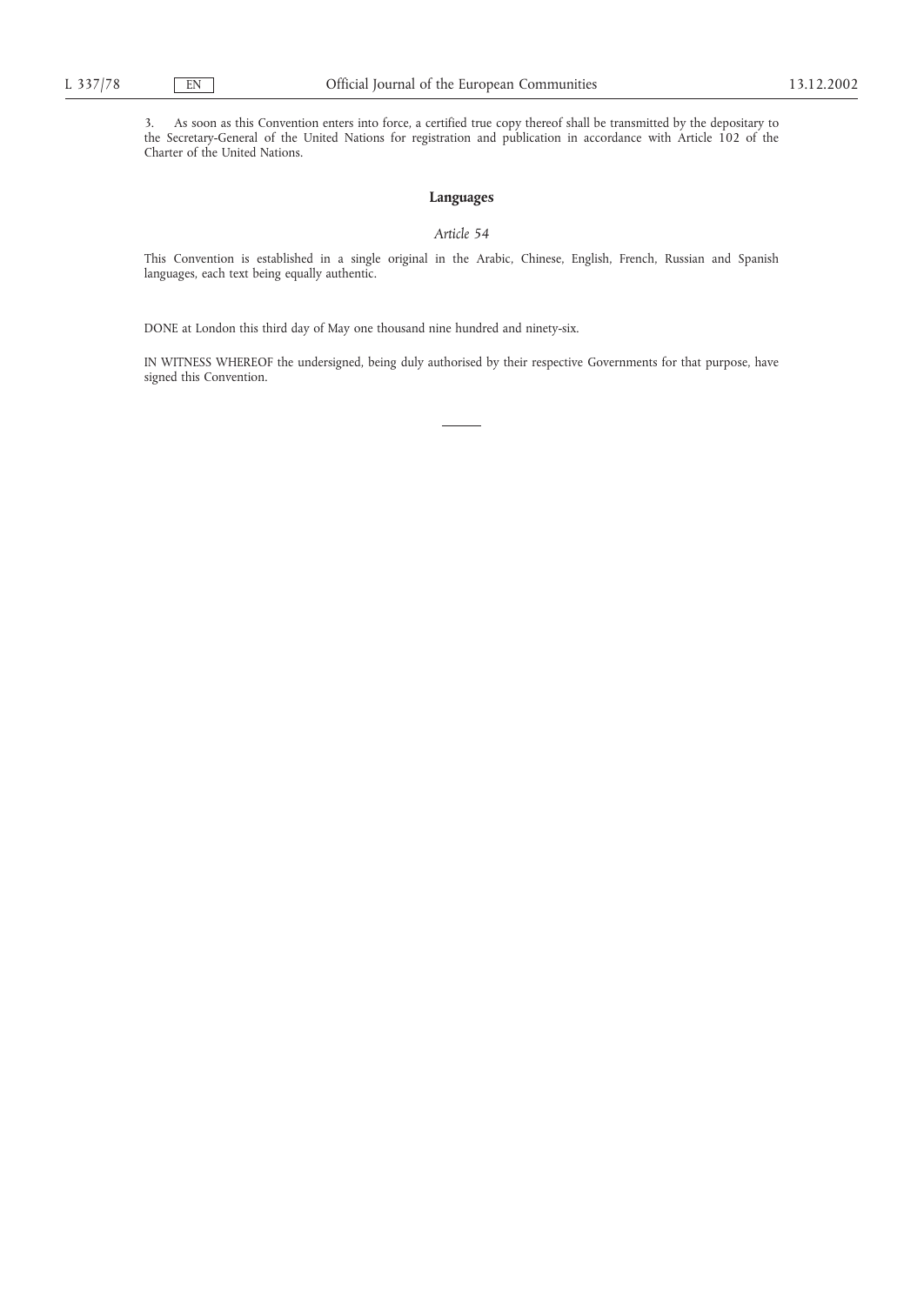### *ANNEX I*

### CERTIFICATE OF INSURANCE OR OTHER FINANCIAL SECURITY IN RESPECT OF LIABILITY FOR DAMAGE CAUSED BY HAZARDOUS AND NOXIOUS SUBSTANCES (HNS)

Issued in accordance with the provisions of Article 12 of the International Convention on Liability and Compensation for Damage in Connection with the Carriage of Hazardous and Noxious Substances by Sea, 1996

| Name of ship | Distinctive number<br>or letters | IMO ship<br>identification number | Port of registry | Name and full address of the principal place of<br>business of the owner |
|--------------|----------------------------------|-----------------------------------|------------------|--------------------------------------------------------------------------|
|              |                                  |                                   |                  |                                                                          |
|              |                                  |                                   |                  |                                                                          |
|              |                                  |                                   |                  |                                                                          |
|              |                                  |                                   |                  |                                                                          |

This is to certify that there is in force in respect of the abovenamed ship a policy of insurance or other financial security satisfying the requirements of Article 12 of the International Convention on Liability and Compe Connection with the Carriage of Hazardous and Noxious Substances by Sea, 1996.

|                                                         | (Full designation of the State) |  |  |  |
|---------------------------------------------------------|---------------------------------|--|--|--|
|                                                         |                                 |  |  |  |
| (Place)                                                 | (Date)                          |  |  |  |
| (Signature and title of issuing or certifying official) |                                 |  |  |  |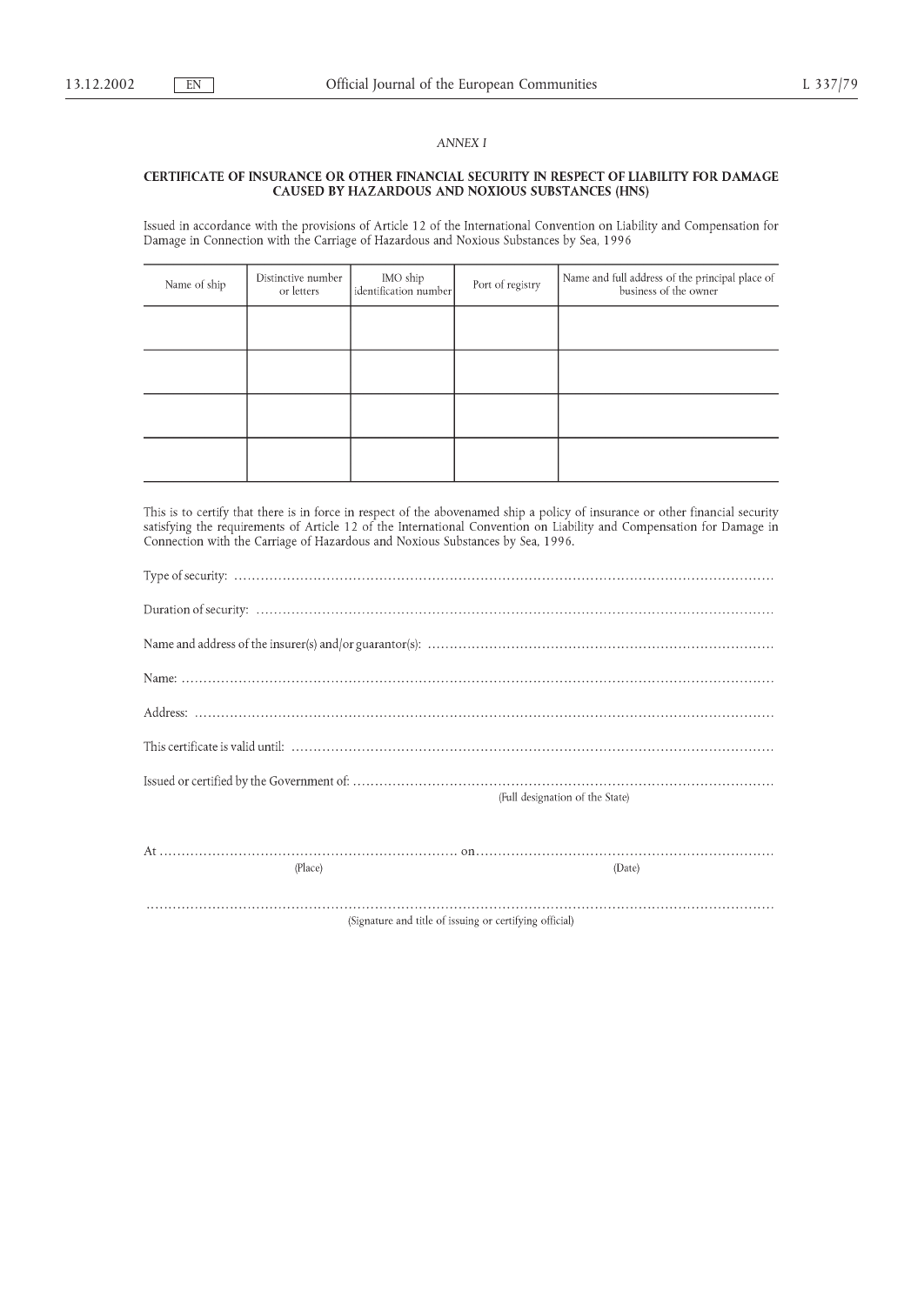### **Explanatory notes:**

- 1. If desired, the designation of the State may include a reference to the competent public authority of the country where the certificate is issued.
- 2. If the total amount of security has been furnished by more than one source, the amount of each of them should be indicated.
- 3. If security is furnished in several forms, these should be enumerated.
- 4. The entry 'Duration of the Security' must stipulate the date on which such security takes effect.
- 5. The entry 'Address of the insurer(s) and/or guarantor(s)' must indicate the principal place of business of the insurer(s) and/or guarantor(s). If appropriate, the place of business where the insurance or other security indicated.